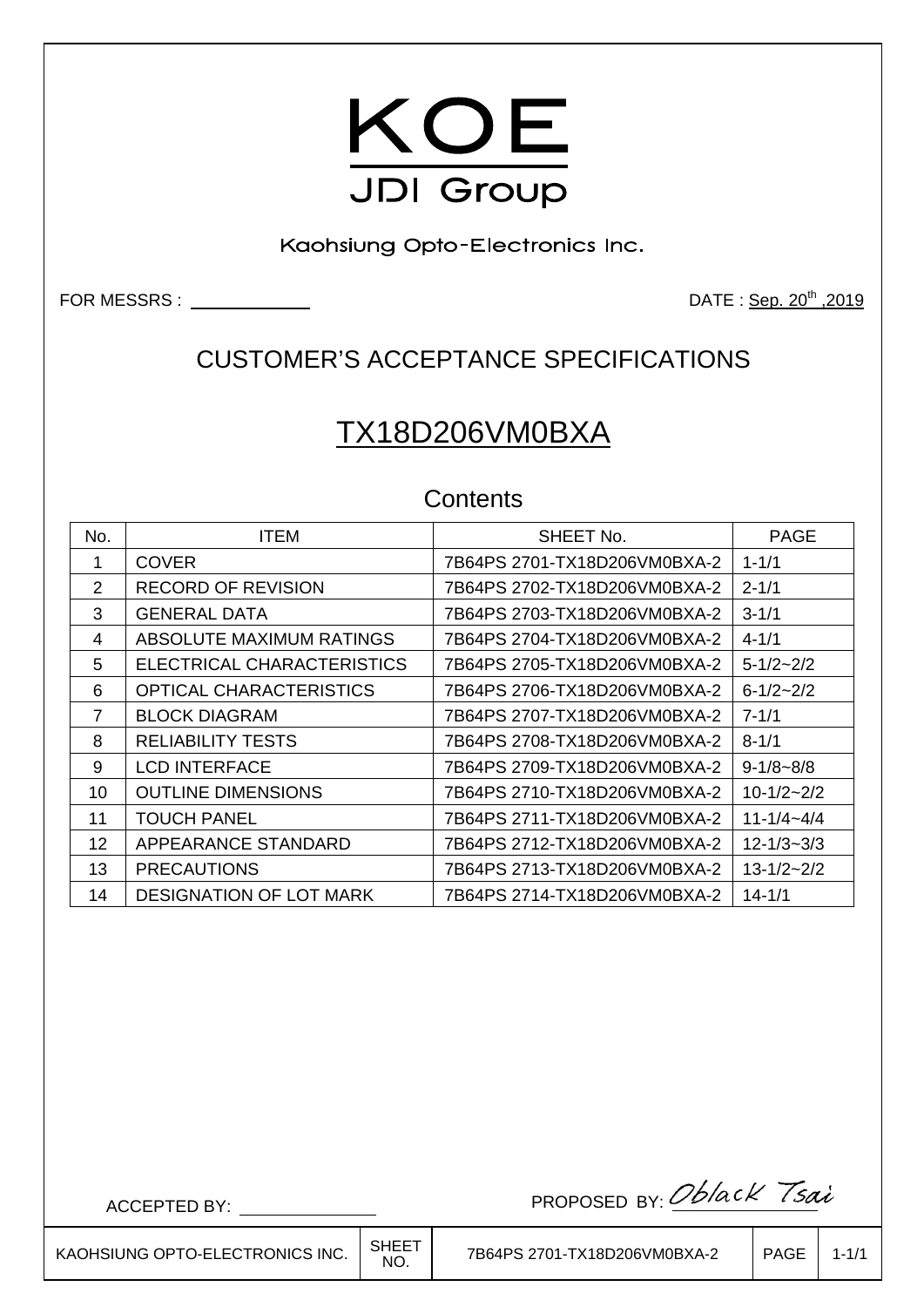# 2. RECORD OF REVISION

| <b>DATE</b>                                        | SHEET No.                       |                                                     |                     |  | <b>SUMMARY</b>                                                                                   |                 |             |           |
|----------------------------------------------------|---------------------------------|-----------------------------------------------------|---------------------|--|--------------------------------------------------------------------------------------------------|-----------------|-------------|-----------|
| Sep.20,'19<br>7B64PS 2703-<br>3.1 DISPLAY FEATURES |                                 |                                                     |                     |  |                                                                                                  |                 |             |           |
|                                                    | TX18D206VM0BXA-2<br>Page 3-1/1  | Revised: Power Consumption $3.96W \rightarrow 4.2W$ |                     |  |                                                                                                  |                 |             |           |
|                                                    | 7B64PS 2705-                    |                                                     |                     |  | 5.2 BACKLIGHT CHARACTERISTICS                                                                    |                 |             |           |
|                                                    | TX18D206VM0BXA-2                |                                                     | Revised:            |  |                                                                                                  |                 |             |           |
|                                                    | Page 5-2/2                      |                                                     |                     |  | LED Forward Current Typ. 330mA $\rightarrow$ 350mA                                               |                 |             |           |
|                                                    |                                 |                                                     |                     |  | Max. 360mA $\rightarrow$ 380mA                                                                   |                 |             |           |
|                                                    |                                 |                                                     |                     |  | LED lifetime Condition $I_{LED} = 330mA \rightarrow 350mA$<br>Note $1,3:330mA \rightarrow 350mA$ |                 |             |           |
|                                                    | 7B64PS 2706-                    |                                                     |                     |  | 6. OPTICAL CHARACTERISTICS                                                                       |                 |             |           |
|                                                    | TX18D206VM0BXA-2<br>Page 6-1/2  |                                                     |                     |  | Revised: Condition $I_{LED} = 330mA \rightarrow 350mA$                                           |                 |             |           |
|                                                    | 7B64PS 2714-                    |                                                     |                     |  | 14. DESIGNATION of LOT MARK                                                                      |                 |             |           |
|                                                    | TX18D206VM0BXA-2                |                                                     | Added:              |  |                                                                                                  |                 |             |           |
|                                                    | Page 14-1/1                     |                                                     | REV.No<br>B         |  | <b>ITEM</b>                                                                                      | <b>REMARKS</b>  |             |           |
|                                                    |                                 |                                                     |                     |  | Back Light unit changed                                                                          | <b>PCN 1011</b> |             |           |
|                                                    |                                 |                                                     |                     |  |                                                                                                  |                 |             |           |
|                                                    | KAOHSIUNG OPTO-ELECTRONICS INC. |                                                     | <b>SHEET</b><br>NO. |  | 7B64PS 2702- TX18D206VM0BXA-2                                                                    |                 | <b>PAGE</b> | $2 - 1/1$ |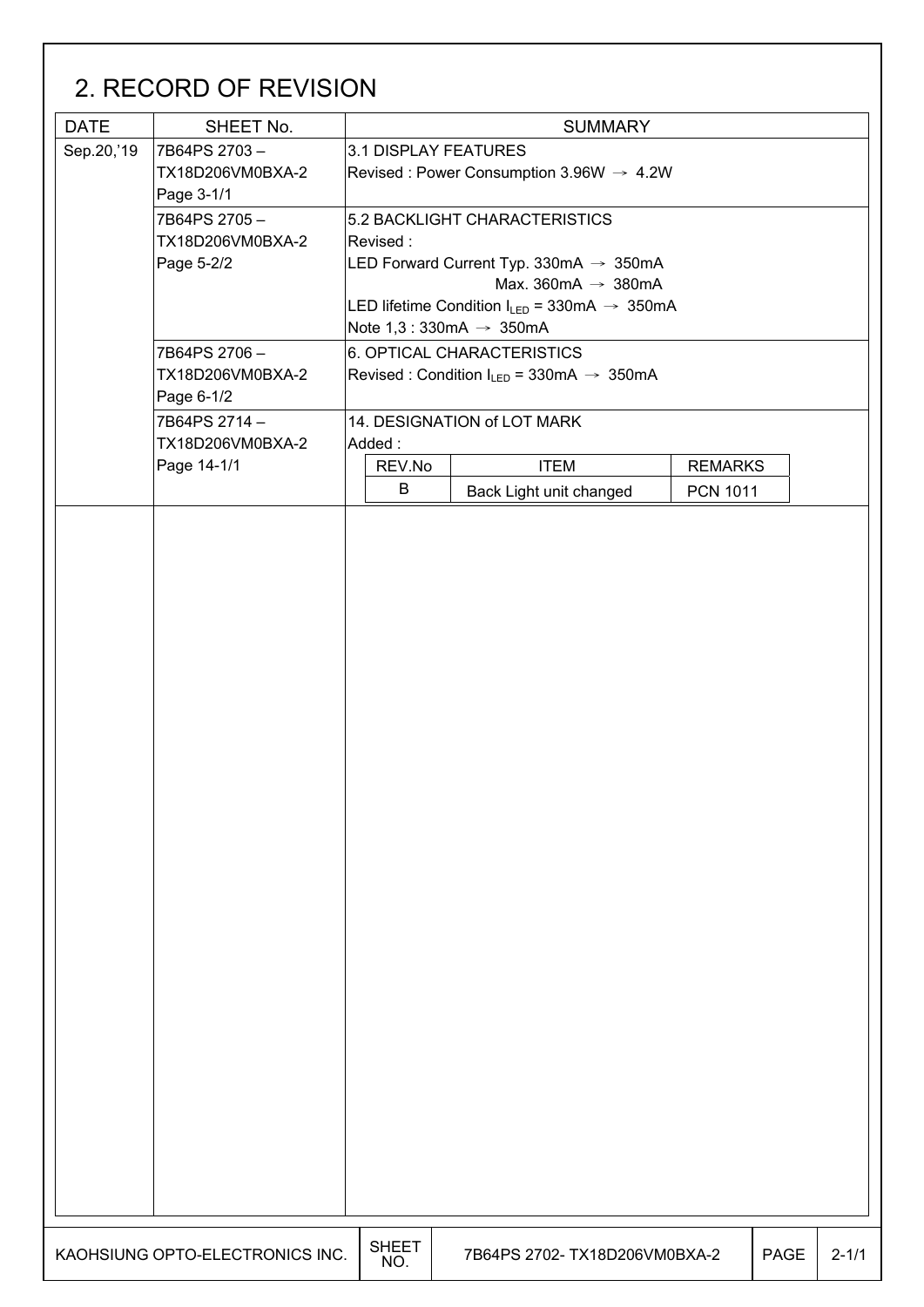# 3. GENERAL DATA

## 3.1 DISPLAY FEATURES

 $\mathsf{I}$ 

This module is a 7" WVGA of 16:9 format amorphous silicon TFT. The pixel format is vertical stripe and sub pixels are arranged as R (red), G (green), B (blue) sequentially. This display is RoHS compliant, COG (chip on glass) technology and LED backlight are applied on this display.

| Part Name                      | TX18D206VM0BXA                                                           |
|--------------------------------|--------------------------------------------------------------------------|
| <b>Module Dimensions</b>       | 167.7(W) mm x 109.5(H) mm x 10.7 (D) mm                                  |
| <b>LCD Active Area</b>         | 152.4(W) mm x 91.44(H) mm                                                |
| <b>Pixel Pitch</b>             | $0.1905(W)$ mm x 0.1905 (H) mm                                           |
| Resolution                     | 800 x 3(RGB)(W) x 480(H) Dots                                            |
| <b>Color Pixel Arrangement</b> | R, G, B Vertical Stripe                                                  |
| LCD Type                       | Transmissive Color TFT; Normally Black                                   |
| Display Type                   | <b>Active Matrix</b>                                                     |
| <b>Number of Colors</b>        | 262k Colors (6-bit RGB)                                                  |
| <b>Backlight</b>               | Light Emitting Diode (LED)                                               |
| Weight                         | 295 g                                                                    |
| Interface                      | LVDS; 20 pins                                                            |
| <b>Power Supply Voltage</b>    | 3.3V for LCD; 12V for Backlight                                          |
| <b>Power Consumption</b>       | 0.45W for LCD; 4.2W for Backlight                                        |
| <b>Viewing Direction</b>       | Super Wide Version (In-Plane Switching)                                  |
| <b>Touch Panel</b>             | Projected Capacitive type; Cover Glass on ITO Film, I <sup>2</sup> C I/F |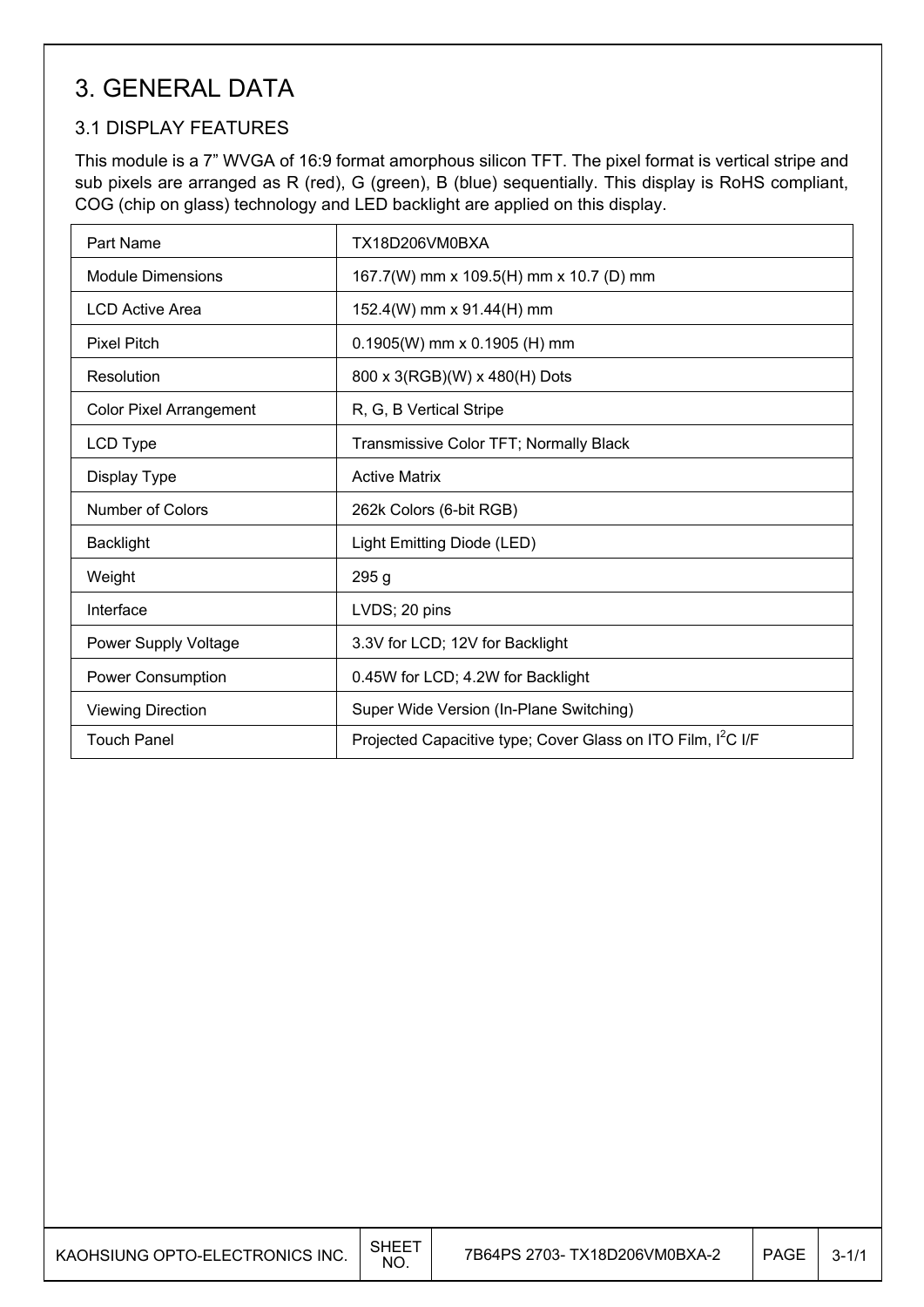# 4. ABSOLUTE MAXIMUM RATINGS

| Item                           | Symbol    | Min.                     | Max.          | Unit         | Remarks                  |
|--------------------------------|-----------|--------------------------|---------------|--------------|--------------------------|
| <b>Supply Voltage</b>          | $V_{DD}$  | $-0.3$                   | 4.0           | v            | $\overline{\phantom{a}}$ |
| Input Voltage of Logic         |           | $-0.3$                   | $V_{DD}$ +0.3 |              | Note 1                   |
| <b>Operating Temperature</b>   | Top       | $-30$                    | 80            | $\degree$ C  | Note 2                   |
| Storage Temperature            | Tst       | -40                      | 90            | $^{\circ}$ C | Note 2                   |
| <b>Backlight Input Voltage</b> | $V_{LED}$ | $\overline{\phantom{0}}$ | 14            |              | $\overline{\phantom{0}}$ |

Note 1: The rating is defined for the signal voltages of the interface such as CLK and pixel data pairs.

- Note 2: The maximum rating is defined as above based on the chamber temperature, which might be different from ambient temperature after assembling the panel into the application. Moreover, some temperature-related phenomenon as below needed to be noticed:
	- Background color, contrast and response time would be different in temperatures other than  $25^{\circ}$ C.
	- Operating under high temperature will shorten LED lifetime.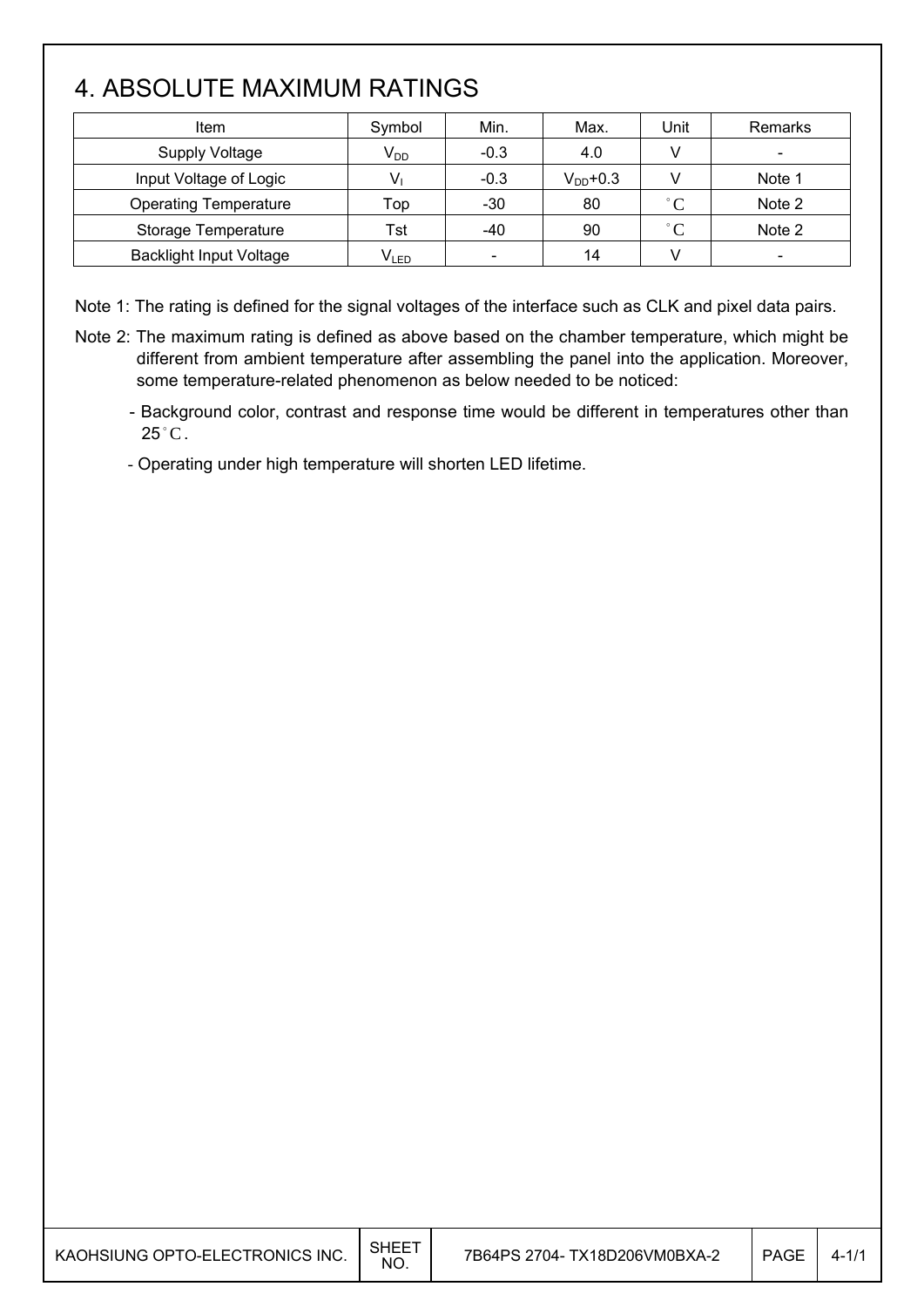# 5. ELECTRICAL CHARACTERISTICS

## 5.1 LCD CHARACTERISTICS

| D. T. LUD UHARAU I ERISTIUS.                                        |                            |                          |        |      |        |            | $T_a = 25$ °C, $V_{SS} = 0V$ |
|---------------------------------------------------------------------|----------------------------|--------------------------|--------|------|--------|------------|------------------------------|
| <b>Item</b>                                                         | Symbol                     | Condition                | Min.   | Typ. | Max.   | Unit       | <b>Remarks</b>               |
| Power Supply Voltage                                                | $\mathsf{V}_{\mathsf{DD}}$ | $\overline{\phantom{a}}$ | 3.0    | 3.3  | 3.6    | v          | $\overline{\phantom{a}}$     |
| Differential Input<br>Voltage for LVDS<br><b>Receiver Threshold</b> | $V_1$                      | "H" level                |        |      | $+100$ | mV         | Note 1                       |
|                                                                     |                            | "L" level                | $-100$ |      |        |            |                              |
| Power Supply Current                                                | <b>I</b> <sub>DD</sub>     | $V_{DD} = 3.3V$          |        | 136  | 170    | mA         | Note 2                       |
| Frame Frequency                                                     | $f_{Frame}$                | $\overline{\phantom{a}}$ |        | 60   | 65     | Hz         |                              |
| <b>CLK Frequency</b>                                                | $f_{\text{CLK}}$           |                          | 31.5   | 33.3 | 36     | <b>MHz</b> |                              |

Note 1: VCM 1.2V is common mode voltage of LVDS transmitter and receiver. The input terminal of LVDS transmitter is terminated with 100Ω.



Note 2: An all white check pattern is used when measuring I<sub>DD</sub>. *fFrame* is set to 60 Hz. Moreover, 1.0A fuse is applied in the module for  $I_{DD}$ . For display activation and protection purpose, power supply is recommended larger than 2.5A to start the display and break fuse once any short circuit occurred.

| KAOHSIUNG OPTO-ELECTRONICS INC. | SHEET<br>NO. | 7B64PS 2705-<br>TX18D206VM0BXA-2 | <b>PAGE</b> | ו -כ |
|---------------------------------|--------------|----------------------------------|-------------|------|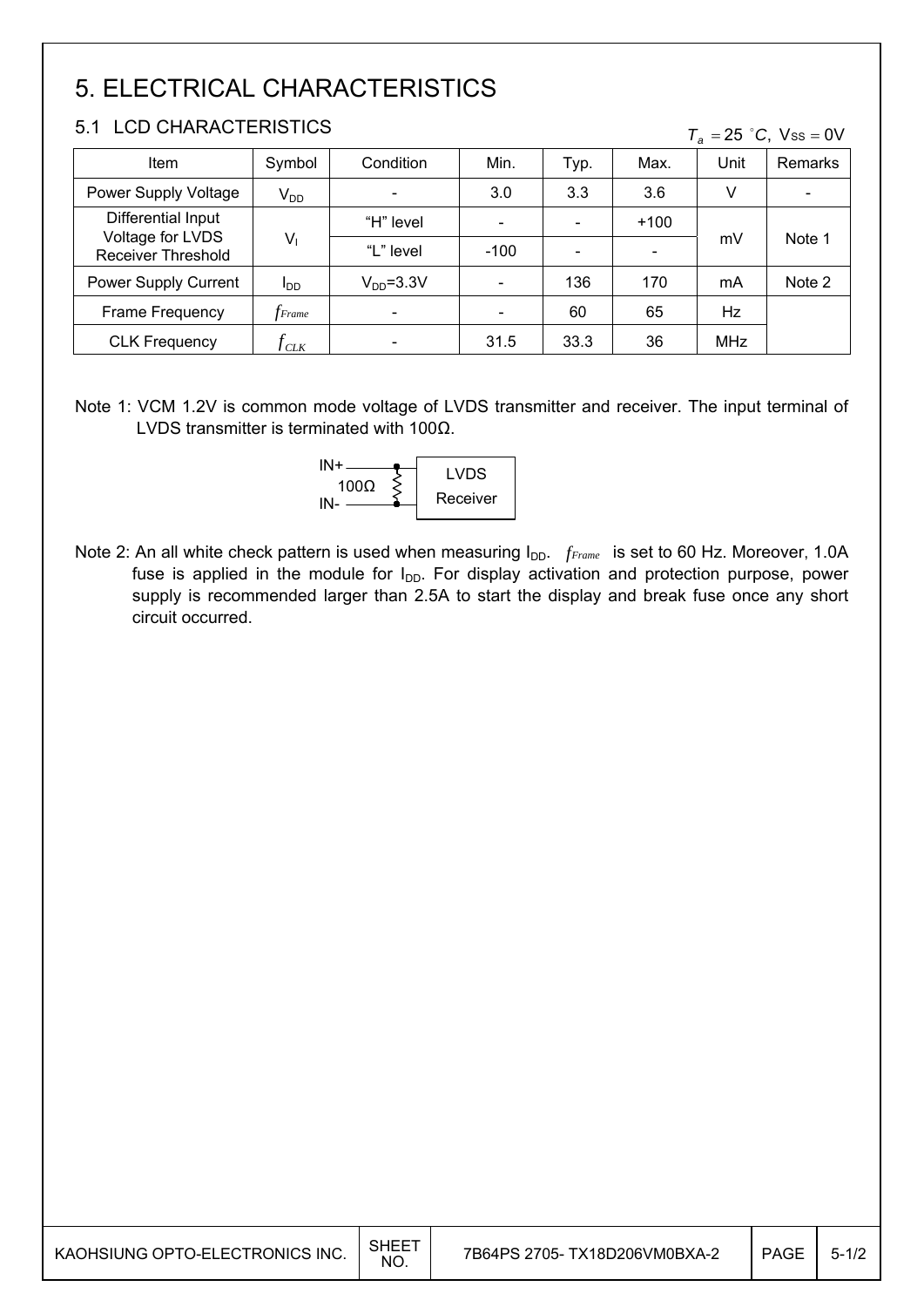| 5.2 BACKLIGHT CHARACTERISTICS<br>$T_a = 25 °C$ |             |                    |      |      |                          |      |         |
|------------------------------------------------|-------------|--------------------|------|------|--------------------------|------|---------|
| Item                                           | Symbol      | Condition          | Min. | Typ. | Max.                     | Unit | Remarks |
| <b>LED Input Voltage</b>                       | VLED        |                    | 11.0 | 12.0 | 13.0                     | V    | Note1   |
| <b>LED Forward Current</b>                     |             |                    |      | 350  | 380                      |      |         |
| (Dim Control)                                  | <b>ILED</b> | 3.3VDC; 100% duty  | 10   | 20   | 30                       | mA   | Note 2  |
| <b>LED</b> lifetime                            |             | $I_{LED}$ = 350 mA |      | 70K  | $\overline{\phantom{a}}$ | hrs  | Note 3  |

Note 1: As Fig. 5.1 shown, LED current is constant, 350mA, controlled by the LED driver when applying 12V.

- Note 2: Dimming function can be obtained by applying DC voltage or PWM signal from the display interface CN1. The recommended PWM signal is  $1K \sim 10K$  Hz with 3.3V amplitude.
- Note 3: The estimated lifetime is specified as the time to reduce 50% brightness by applying 350mA at  $25^{\circ}$ C.



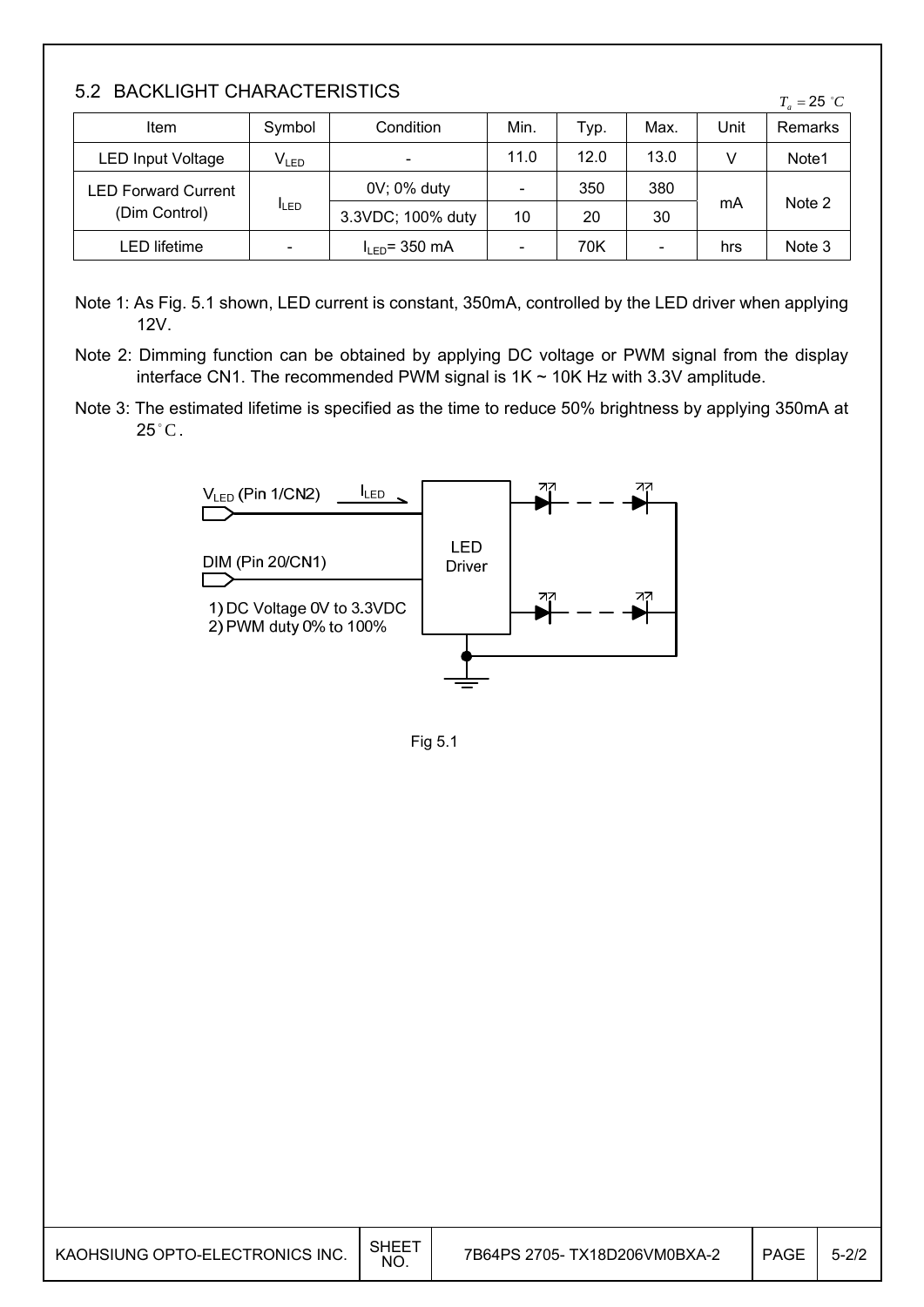# 6. OPTICAL CHARACTERISTICS

The optical characteristics are measured based on the conditions as below:

- Supplying the signals and voltages defined in the section of electrical characteristics.

- The backlight unit needs to be turned on for 30 minutes.

- The ambient temperature is 25 $^{\circ}$ C.

I

- In the dark room less than 100 lx, the equipment has been set for the measurements as shown in Fig 6.1.

|                              |             |             |                                         |                          |      |      | $I_a = 20$ C, $J_{Frame} = 00112$ , $V_{DD} = 0.08$ |                |
|------------------------------|-------------|-------------|-----------------------------------------|--------------------------|------|------|-----------------------------------------------------|----------------|
| Item                         |             | Symbol      | Condition                               | Min.                     | Typ. | Max. | Unit                                                | Remarks        |
| <b>Brightness of White</b>   |             |             |                                         | 550                      | 700  |      | cd/m <sup>2</sup>                                   | Note 1         |
| <b>Brightness Uniformity</b> |             |             | $\phi = 0^{\circ}, \theta = 0^{\circ},$ | 70                       |      |      | %                                                   | Note 2         |
| <b>Contrast Ratio</b>        |             | CR          | $I_{LED}$ = 350 mA                      | 700                      | 1000 |      | $\overline{\phantom{a}}$                            | Note 3         |
| Response Time                |             | $T_r + T_f$ | $\phi = 0^\circ$ , $\theta = 0^\circ$   |                          | 30   | 40   | ms                                                  | Note 4         |
| <b>NTSC Ratio</b>            |             |             | $\phi = 0^{\circ}, \theta = 0^{\circ}$  | $\overline{\phantom{0}}$ | 70   |      | %                                                   | $\blacksquare$ |
|                              |             | $\theta$ x  | $\phi = 0^\circ$ , CR $\geq 10$         |                          | 85   |      |                                                     |                |
|                              |             | $\theta x'$ | $\phi = 180^\circ$ , CR $\geq 10$       |                          | 85   |      |                                                     |                |
| <b>Viewing Angle</b>         |             | $\theta$ y  | $\phi = 90^\circ$ , CR $\geq 10$        |                          | 85   |      | Degree                                              | Note 5         |
|                              |             |             | $\phi = 270$ °, CR $\geq 10$            |                          | 85   |      |                                                     |                |
|                              |             | X           |                                         | 0.60                     | 0.65 | 0.70 |                                                     |                |
|                              | Red         | Y           |                                         | 0.27                     | 0.32 | 0.37 |                                                     |                |
|                              |             | X           |                                         | 0.27                     | 0.32 | 0.37 |                                                     |                |
| Color                        | Green       | Y           |                                         | 0.56                     | 0.61 | 0.66 |                                                     |                |
| Chromaticity                 |             | X           | $\phi = 0^\circ$ , $\theta = 0^\circ$   | 0.10                     | 0.15 | 0.20 | $\overline{\phantom{a}}$                            | Note 6         |
|                              | <b>Blue</b> | Y           |                                         | 0.01                     | 0.06 | 0.11 |                                                     |                |
|                              |             | X           |                                         | 0.26                     | 0.31 | 0.36 |                                                     |                |
|                              | White       | Y           |                                         | 0.28                     | 0.33 | 0.38 |                                                     |                |

Note 1: The brightness is measured from the center point of the panel, P5 in Fig. 6.2, for the typical value.

Note 2: The brightness uniformity is calculated by the equation as below:

Brightness uniformity =  $\frac{\text{Min.~Brighness}}{\text{Min.~Brighness}}$  X100% Max. Brightness

which is based on the brightness values of the 9 points in active area measured by BM-5 as shown in Fig. 6.2. 2 1 1



 $T = 25 \degree C$ , *f<sub>Frame</sub>*  $= 60$ Hz, V<sub>DD</sub>  $= 3.3$ V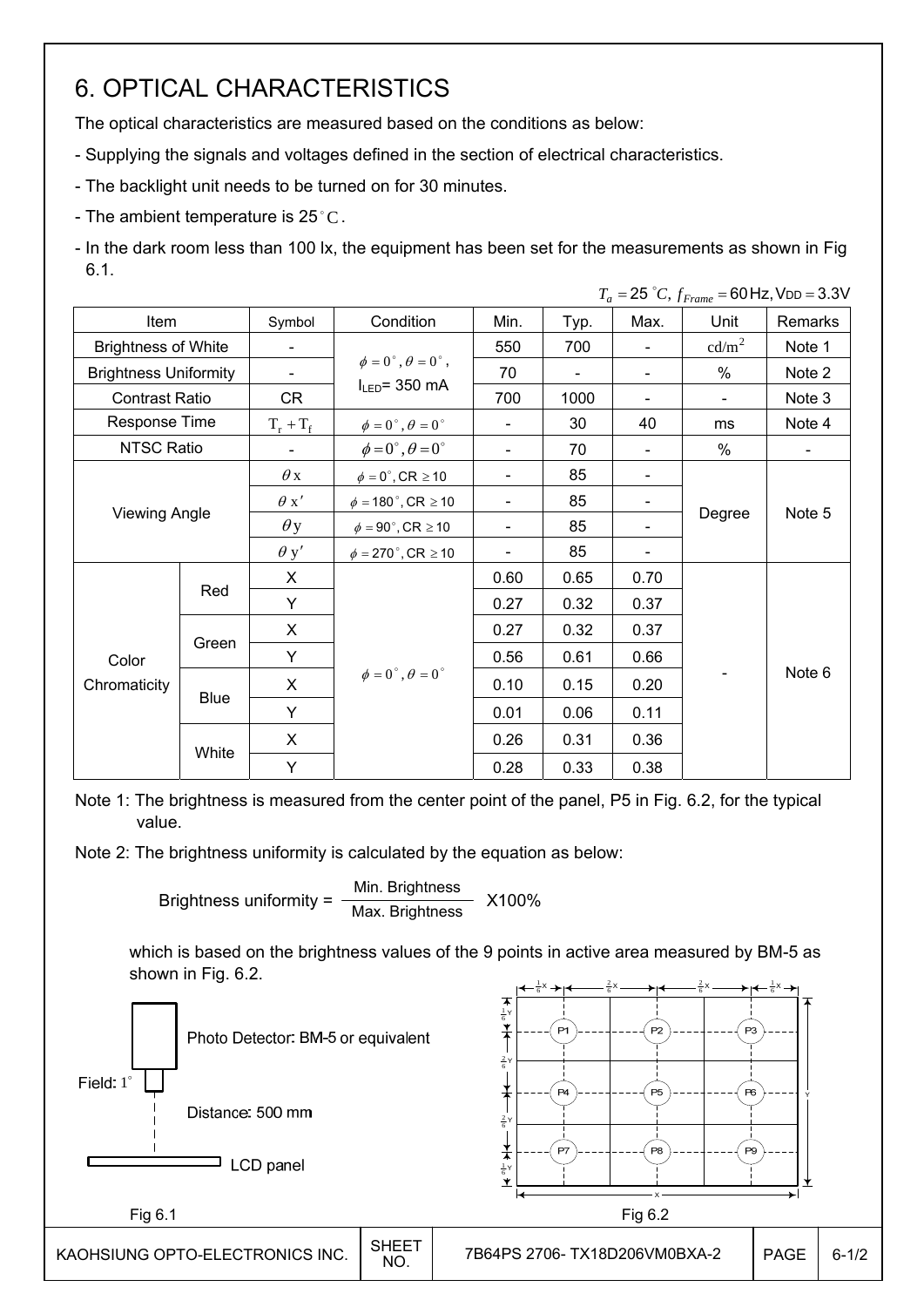Note 3: The Contrast Ratio is measured from the center point of the panel, P5, and defined as the following equation:

> Brightness of Black  $CR =$ Brightness of White

Note 4: The definition of response time is shown in Fig. 6.3. The rising time is the period from 10% brightness to 90% brightness when the data is from black to white. Oppositely, Falling time is the period from 90% brightness falling to 10% brightness.





Note 5: The definition of viewing angle is shown in Fig. 6.4. Angle  $\phi$  is used to represent viewing directions, for instance,  $\phi = 270^{\circ}$  means 6 o'clock, and  $\phi = 0^{\circ}$  means 3 o'clock. Moreover, angle  $\theta$  is used to represent viewing angles from axis Z toward plane XY.

 The display is super wide viewing angle version, so that the best optical performance can be obtained from every viewing direction.



Fig 6.4

Note 6: The color chromaticity is measured from the center point of the panel, P5, as shown in Fig. 6.2.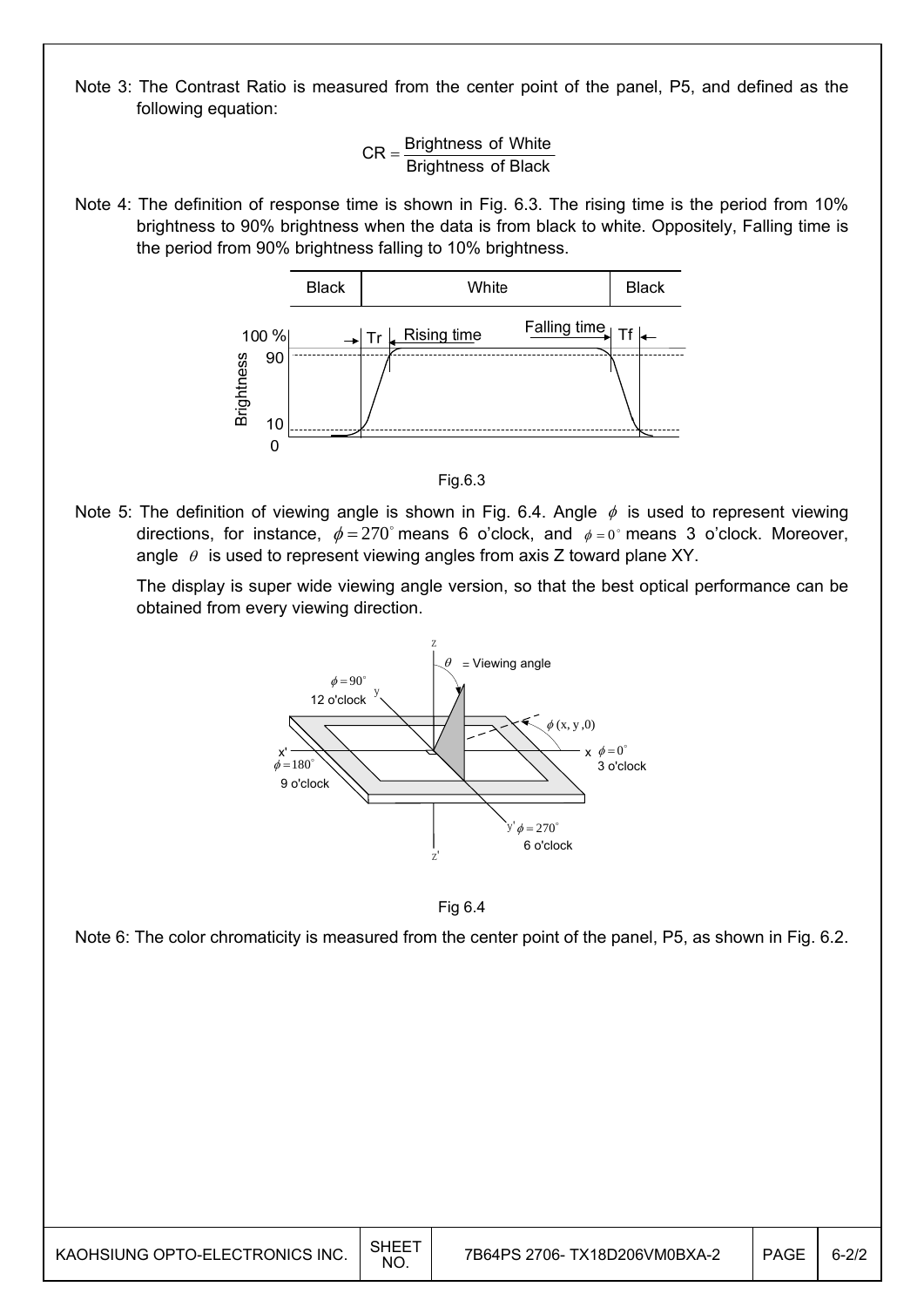# 7. BLOCK DIAGRAM



Note 1: Signals are CLK and pixel data pairs.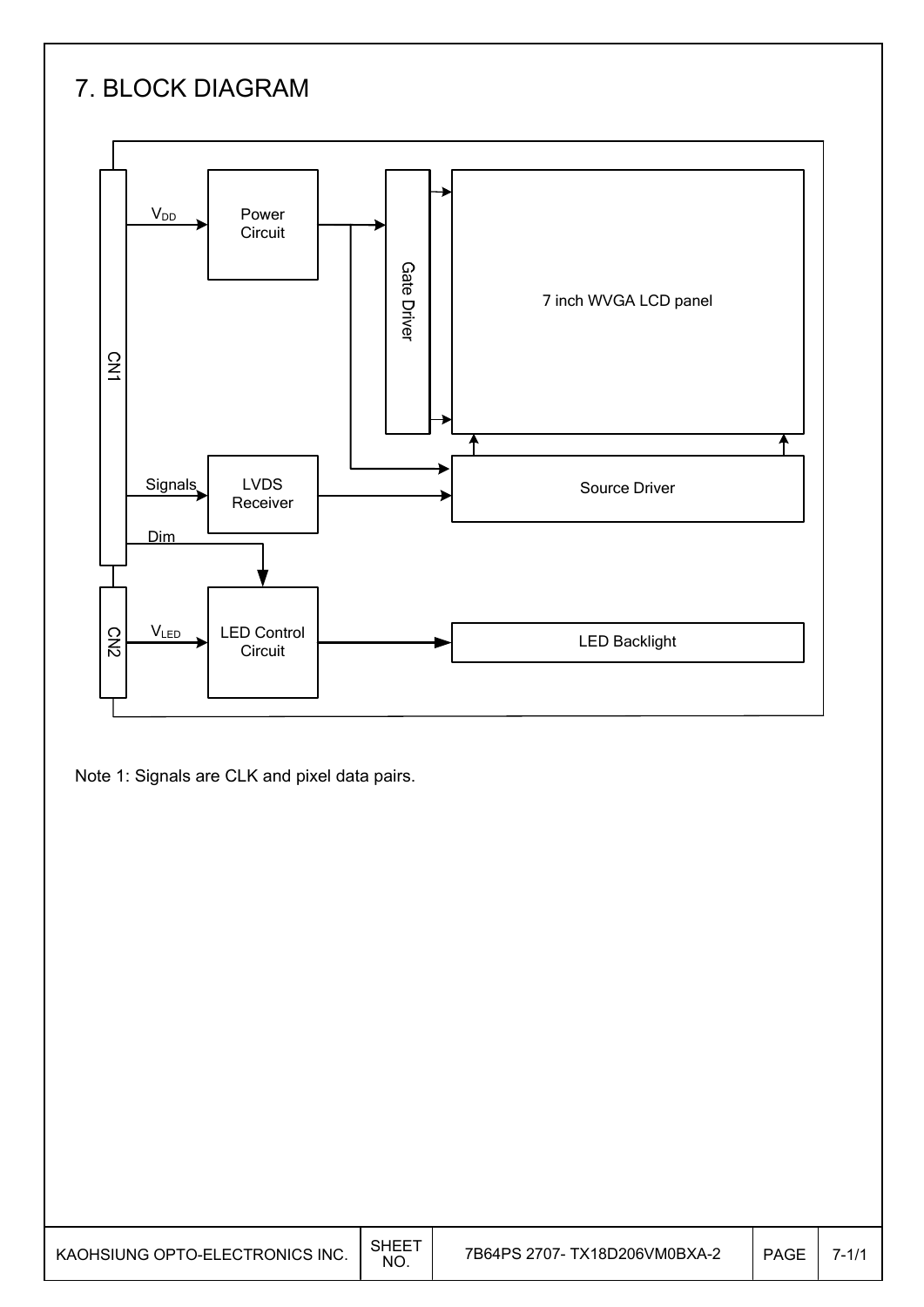# 8. RELIABILITY TESTS

| <b>Test Item</b>            | Condition                                                                                                                            |                                                           |  |  |  |
|-----------------------------|--------------------------------------------------------------------------------------------------------------------------------------|-----------------------------------------------------------|--|--|--|
| <b>High Temperature</b>     | 1) Operating<br>2) $80^{\circ}$ C                                                                                                    | 500 hrs                                                   |  |  |  |
| Low Temperature             | 1) Operating<br>2) -30 $^{\circ}$ C                                                                                                  | 500 hrs                                                   |  |  |  |
| <b>High Temperature</b>     | 1) Storage<br>2) $90^{\circ}$ C                                                                                                      | 500 hrs                                                   |  |  |  |
| Low Temperature             | 1) Storage<br>2) -40 $^{\circ}$ C                                                                                                    | 500 hrs                                                   |  |  |  |
| <b>Heat Cycle</b>           | 1) Operating<br>2) $-30$ °C $-80$ °C<br>3) 3hrs~1hr~3hrs                                                                             | 500 hrs                                                   |  |  |  |
| <b>Thermal Shock</b>        | 1) Non-Operating<br>2) -35 $^{\circ}$ C $\leftrightarrow$ 85 $^{\circ}$ C<br>3) 0.5 hr ↔ 0.5 hr                                      | 500 hrs                                                   |  |  |  |
| High Temperature & Humidity | 1) Operating<br>2) 40°C & 85%RH<br>3) Without condensation                                                                           | 500 hrs<br>(Note 3)                                       |  |  |  |
| Vibration                   | 1) Non-Operating<br>2) $10 - 200$ Hz<br>3) 5G<br>4) X, Y, and Z directions                                                           | 1 hr for each direction                                   |  |  |  |
| <b>Mechanical Shock</b>     | 1) Non-Operating<br>2) 10 ms<br>3) 80G<br>4) $\pm X$ , $\pm Y$ and $\pm Z$ directions                                                | Once for each direction                                   |  |  |  |
| <b>ESD</b>                  | 1) Operating<br>2) Tip: 150 pF, 330 $\Omega$<br>3) Air discharge for glass: $\pm$ 12KV<br>4) Contact discharge for metal frame: ±8KV | 1) Glass: 9 points<br>2) Metal frame: 8 points<br>(Note4) |  |  |  |

Note 1: Display functionalities are inspected under the conditions defined in the specification after the reliability tests.

- Note 2: The display is not guaranteed for use in corrosive gas environments.
- Note 3: Under the condition of high temperature & humidity, if the temperature is higher than 40 °C, the humidity needs to be reduced as Fig. 8.1 shown.



Note 4: All pins of LCD interface (CN1) have been tested by  $\pm 100V$  contact discharge of ESD under non-operating condition.

| KAOHSIUNG OPTO-ELECTRONICS INC. | SHEE <sup>.</sup><br>NO. | 7B64PS 2708- TX18D206VM0BXA-2 | <b>PAGE</b> | $8 - 1/$ |
|---------------------------------|--------------------------|-------------------------------|-------------|----------|
|---------------------------------|--------------------------|-------------------------------|-------------|----------|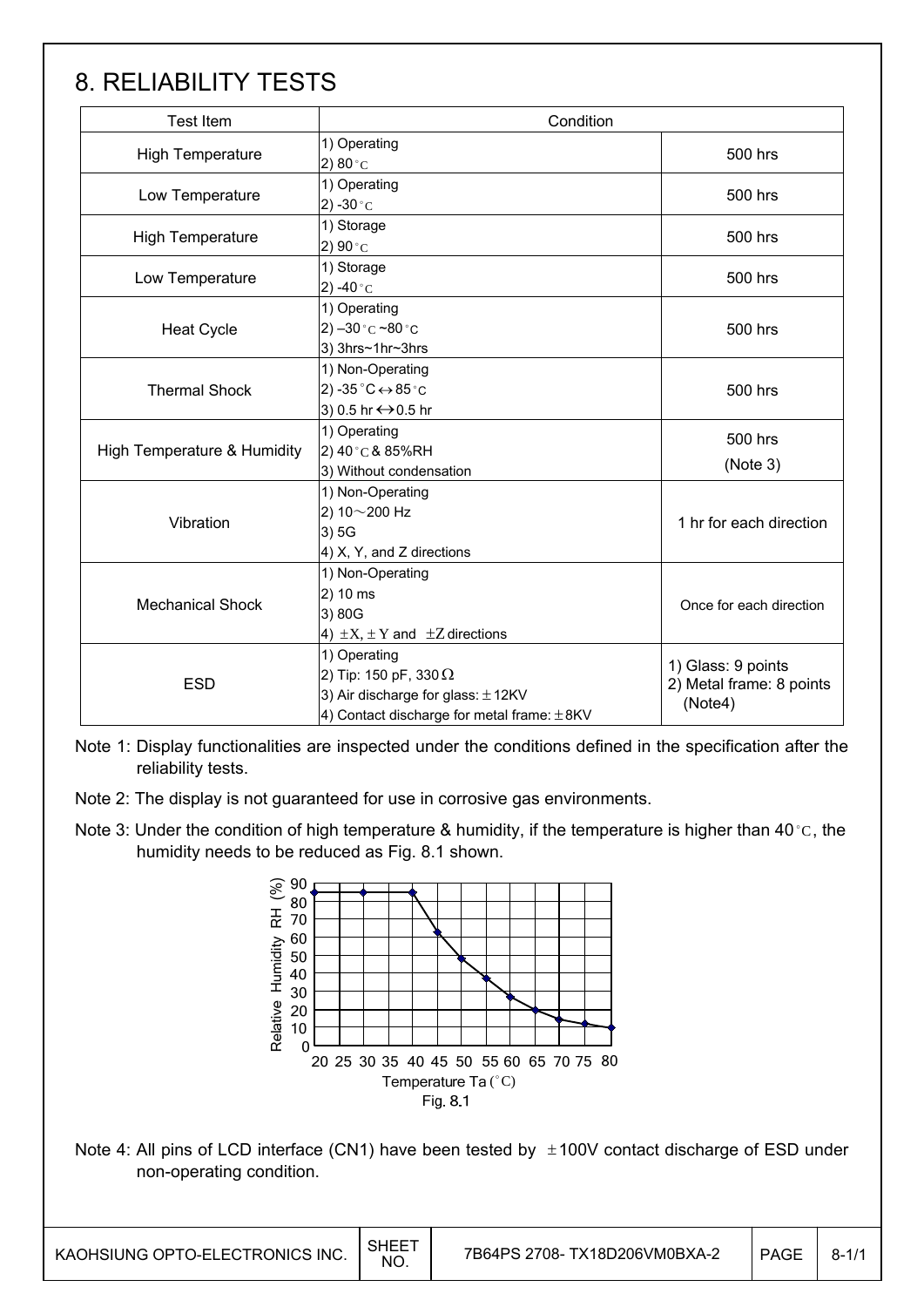# 9. LCD INTERFACE

## 9.1 INTERFACE PIN CONNECTIONS

The display interface connector (CN1) is FI-SEB20P-HF13E-E1500 made by JAE and pin assignment is as below:

| Pin No.        | Symbol            | Signal                          | Pin No. | Symbol     | Signal             |
|----------------|-------------------|---------------------------------|---------|------------|--------------------|
|                | $V_{DD}$          |                                 | 11      | $IN2-$     |                    |
| $\overline{2}$ | $V_{DD}$          | Power Supply for Logic          | 12      | $IN2+$     | B2~B5, DE, VS, HS  |
| 3              | LR.               | Horizontal Display mode Control | 13      | $V_{SS}$   | <b>GND</b>         |
| 4              | <b>UD</b>         | Vertical synchronous signal     | 14      | CLK IN-    |                    |
| 5              | IN <sub>0</sub> - |                                 | 15      | CLK IN+    | <b>Pixel Clock</b> |
| 6              | $INO+$            | R0~R5, G0                       | 16      | $V_{SS}$   | <b>GND</b>         |
| 7              | $V_{SS}$          | <b>GND</b>                      | 17      | <b>NC</b>  |                    |
| 8              | $IN1-$            |                                 | 18      | <b>NC</b>  | No Connection      |
| 9              | $IN1+$            | G1~G5, B0~B1                    | 19      | <b>NC</b>  |                    |
| 10             | $V_{SS}$          | <b>GND</b>                      | 20      | <b>DIM</b> | Note 2             |

Note 1: IN n- and IN n+ (n=0, 1, 2), CLK IN- and CLK IN+ should be wired by twist-pairs or side-by-side FPC patterns, respectively.

Note 3: Please refer to 9.8 SCAN DIRECTION for the setting methods of UD, LR function.

The backlight connector (CN2) is SM02 (8.0)B-BHS-1-TB(LF)(SN), and pin assignment is as below:

| Pin No. | Signal | Signal |
|---------|--------|--------|
|         | VLED   | 12VDC  |
|         | GND    | Ground |

The corrective connector (CN3) of Touch Panel is JAE FA5S010HP , and pin assignment is as below:

| Pin No.        | Signal     | Function                                          |  |  |  |
|----------------|------------|---------------------------------------------------|--|--|--|
|                | <b>GND</b> | Ground                                            |  |  |  |
| $\overline{2}$ | <b>SDA</b> | Serial data input/output                          |  |  |  |
| 3              | <b>SCL</b> | Serial clock input                                |  |  |  |
| 4              | <b>NC</b>  | No Connection                                     |  |  |  |
| 5              | <b>INT</b> | Inform host to get finger information. Low active |  |  |  |
| 6              | <b>RST</b> | Global reset input. Low active                    |  |  |  |
| $\overline{7}$ | $V_{DD}$   | Power Supply for T/P                              |  |  |  |
| 8              | <b>NC</b>  |                                                   |  |  |  |
| 9              | <b>NC</b>  | No Connection                                     |  |  |  |
| 10             | <b>NC</b>  |                                                   |  |  |  |

Note 2: Normal brightness: 0V or 0% PWM duty; Brightness control: 0V to 3.3V DC or 0% to 100% PWM duty.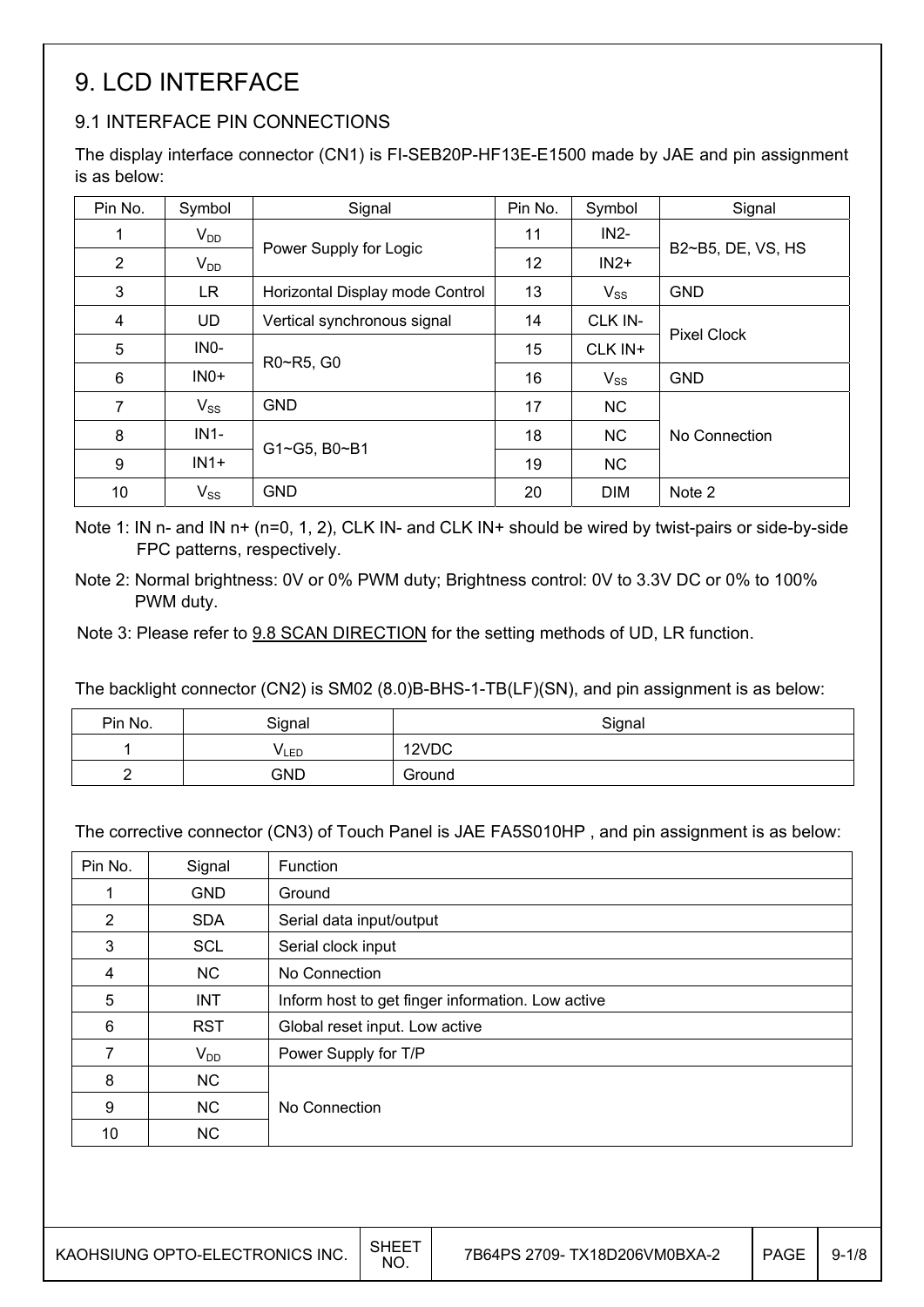## 9.2 LVDS INTERFACE

|                                  | Machine Side       |                         |              | CN <sub>1</sub><br>(interface) |                    | <b>TFT-LCD Side</b>          |                  |
|----------------------------------|--------------------|-------------------------|--------------|--------------------------------|--------------------|------------------------------|------------------|
| Controll                         |                    | $\mathbf{2}$            | THC63LVDM83R | 1)<br>$INO+$                   | 3)<br>THC63LVDF84B |                              |                  |
| R0-R5,G0                         | 7 TA0-6<br>7 TB0-6 |                         |              | INO-<br>$IN1+$                 |                    | <b>RA0-6</b>                 |                  |
| G1-G5,B0,B1<br>B2-B5, HS, VS, DE | 7 TC0-6            | Parallel-to-<br>SQ<br>但 |              | $IN1-$<br>$IN2+$               | rallel-to-<br>VDS  | <b>RB0-6</b><br><b>RC0-6</b> | <b>LCD Panel</b> |
| <b>CK</b>                        | CLK IN             | <b>PLL</b>              |              | $IN2-$<br>CLK IN+<br>CLK IN-   | а<br>А<br>PLL      | CK OUT                       | controller       |
|                                  |                    |                         |              |                                |                    |                              |                  |

- Note 1: LVDS cable impedance should be 100 ohms per signal line when each 2-lines (+, -) is used in differential mode.
- Note 2: The recommended transmitter, THC63LVDM83R, is made by Thine or equivalent, which is not contained in the module.

### 9.3 LVDS DATA FORMAT



DE: Display Enable

- HS: Horizontal synchronous signal
- VS: Vertical synchronous signal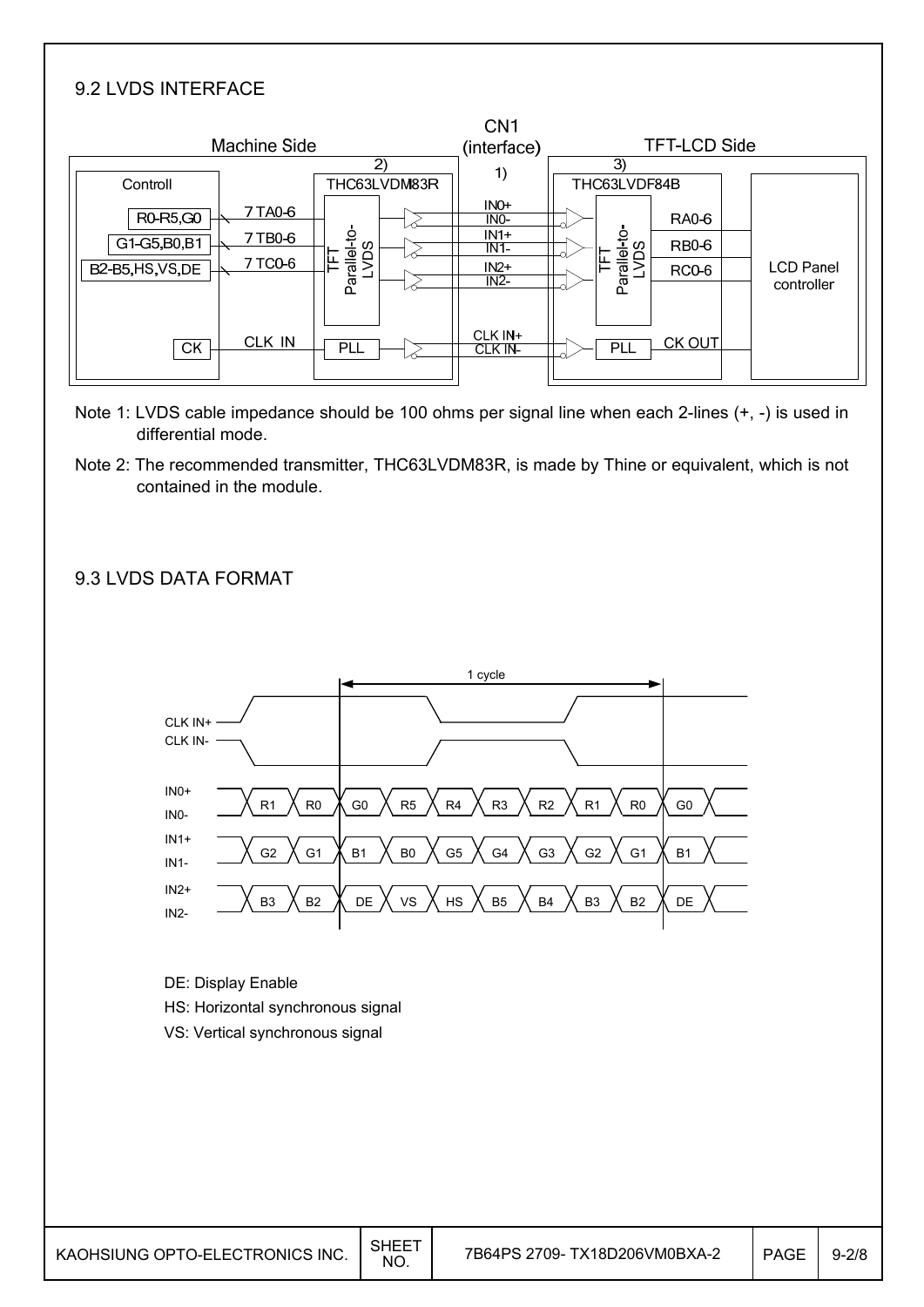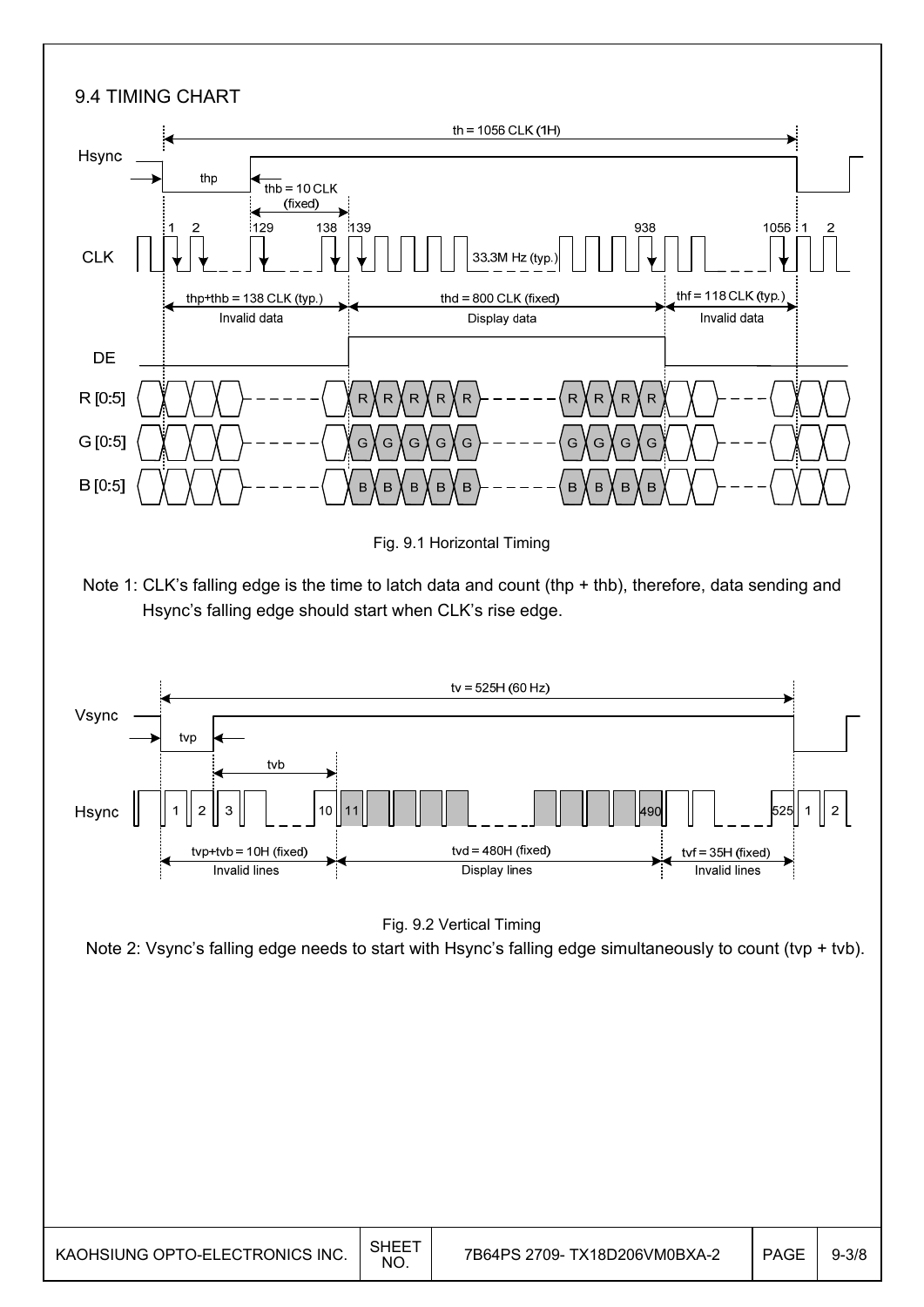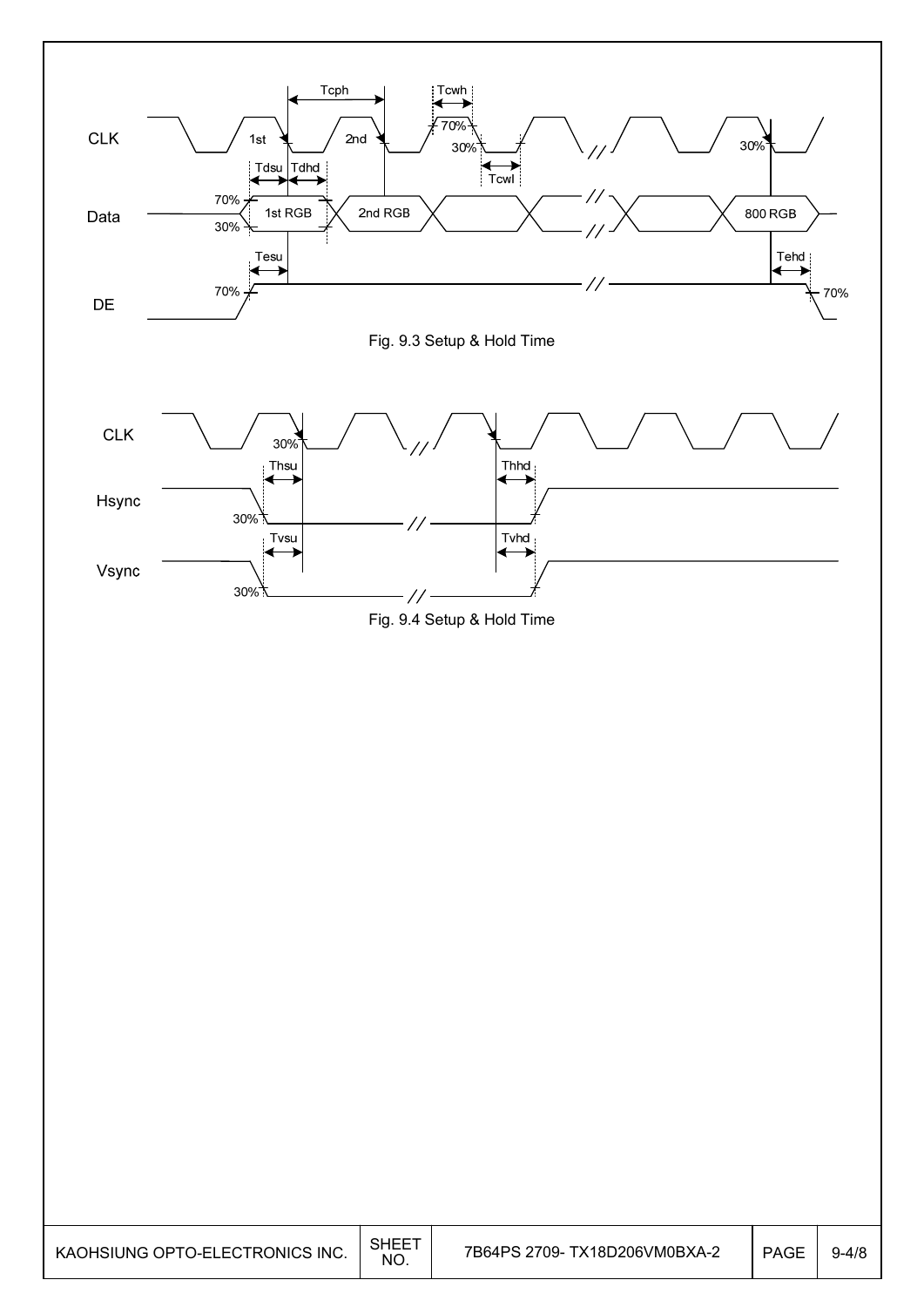### 9.5 TIMING TABLE

The column of timing sets including minimum, typical, and maximum as below are based on the best optical performance, frame frequency ( *fFrame* ) = 60Hz to define. If 60 Hz is not the aim to set, less than 65 Hz for *fFrame* is recommended to apply for better performance by other parameter combination as the definitions in section 5.1.

A. Horizontal and Vertical Timing

|            | <b>Item</b>          | Symbol | Min. | Typ. | Max. | Unit       |
|------------|----------------------|--------|------|------|------|------------|
|            | <b>CLK Frequency</b> | fclk   | 31.5 | 33.3 | 36   | MHz        |
| Horizontal | Display Data         | thd    |      |      |      |            |
|            | Cycle Time           | th     | 1000 | 1056 | 1144 | <b>CLK</b> |
|            | Display Line         | tvd    | 480  |      |      |            |
| Vertical   | Cycle Time           | tv     |      | н    |      |            |

Note 1: tvp,tvb,tvd,tvf should keep all of following conditions

- a) tvf  $\geq$  4 lines
- b) tvd + tvf should be ODD
- c)  $typ + tvb$  should be EVEN
- d) The surplus of (tvd + tvf -2)/8 should be equal or less than 3

Note 2: thp + thb should be equal or large than 26

### B. CLOCK AND DATA INPUT TIMING

| Item       |                  | Symbol      | Min.  | Typ.                     | Max.                     | Unit |
|------------|------------------|-------------|-------|--------------------------|--------------------------|------|
|            | Duty             | Tcwh        | 46    | 50                       | 52.5                     | $\%$ |
| <b>CLK</b> | Cycle Time       | Tcph        | 27.8  | 30                       | $\overline{\phantom{a}}$ |      |
|            | Setup Time       | Tvsu        | 7     | $\overline{\phantom{a}}$ | $\overline{\phantom{a}}$ |      |
| Vsync      | <b>Hold Time</b> | Tyhd        | 8     | $\overline{\phantom{a}}$ |                          |      |
|            | Setup Time       | Thsu        | 8     | $\overline{\phantom{0}}$ |                          |      |
| Hsync      | <b>Hold Time</b> | Thhd        | 8     | $\overline{\phantom{a}}$ | $\overline{\phantom{a}}$ | ns   |
|            | Setup Time       | Tdsu        | 7     | $\overline{\phantom{a}}$ | $\overline{\phantom{0}}$ |      |
| Data       | <b>Hold Time</b> | <b>Tdhd</b> | $\,6$ | $\overline{\phantom{a}}$ |                          |      |
|            | Setup Time       | Tesu        | 8     | $\overline{\phantom{a}}$ |                          |      |
| DE         | <b>Hold Time</b> | Tehd        | 8     | $\overline{\phantom{0}}$ |                          |      |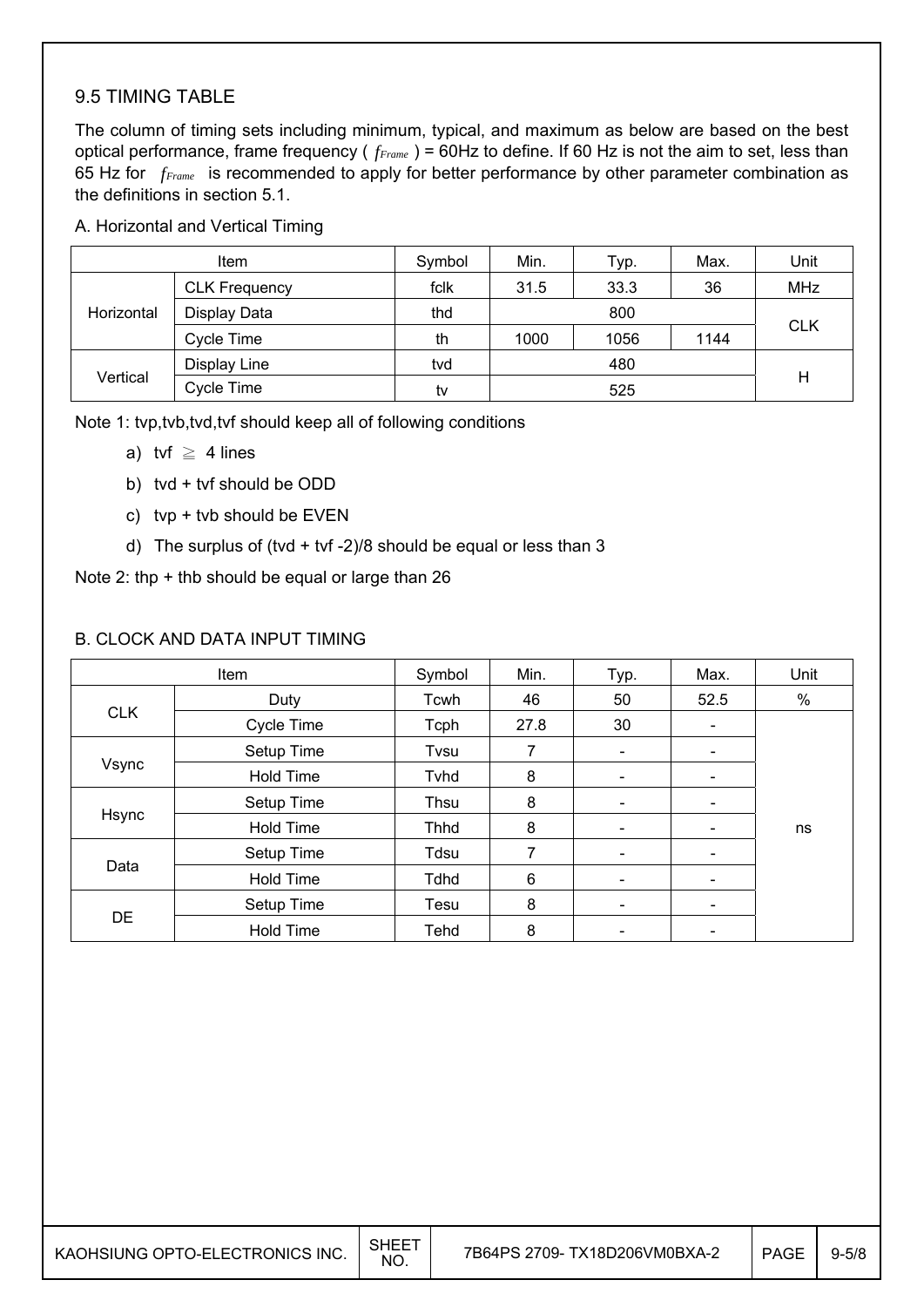## 9.6 LVDS RECEIVER TIMING



RinX= (RinX+)-(RinX-) (X=0, 1, 2)

| <b>Item</b> |                   | Symbol    | Min.                           | Typ.                     | Max.                           | Unit       |
|-------------|-------------------|-----------|--------------------------------|--------------------------|--------------------------------|------------|
| <b>CLK</b>  | Cycle frequency   | $1/t$ CLK | 31.5                           | 33.3                     | 36                             | <b>MHz</b> |
|             | 0 data position   | tRP0      | 1/7* $t_{CLK}$ -0.49           | 1/7* t <sub>CLK</sub>    | 1/7* $t_{CLK}$ +0.49           |            |
|             | 1st data position | tRP1      | $-0.49$                        | $\mathbf{0}$             | $+0.49$                        |            |
|             | 2nd data position | tRP2      | 6/7* $t_{CLK}$ -0.49           | 6/7* t <sub>CLK</sub>    | 6/7* t <sub>CLK</sub> +0.49    |            |
| <b>RinX</b> | 3rd data position | tRP3      | 5/7* $t_{CLK}$ -0.49           | $5/7^*$ t <sub>CLK</sub> | 5/7* t <sub>CLK</sub> +0.49    | ns         |
| $(X=0,1,2)$ | 4th data position | tRP4      | 4/7* $t_{CLK}$ -0.49           | 4/7* t <sub>CLK</sub>    | 4/7* t <sub>CLK</sub> +0.49    |            |
|             | 5th data position | tRP5      | $3/7$ * t <sub>CLK</sub> -0.49 | 3/7* t <sub>CLK</sub>    | $3/7$ * t <sub>CLK</sub> +0.49 |            |
|             | 6th data position | tRP6      | $2/7$ * t <sub>CLK</sub> -0.49 | $2/7^*$ t <sub>CLK</sub> | $2/7$ * t <sub>CLK</sub> +0.49 |            |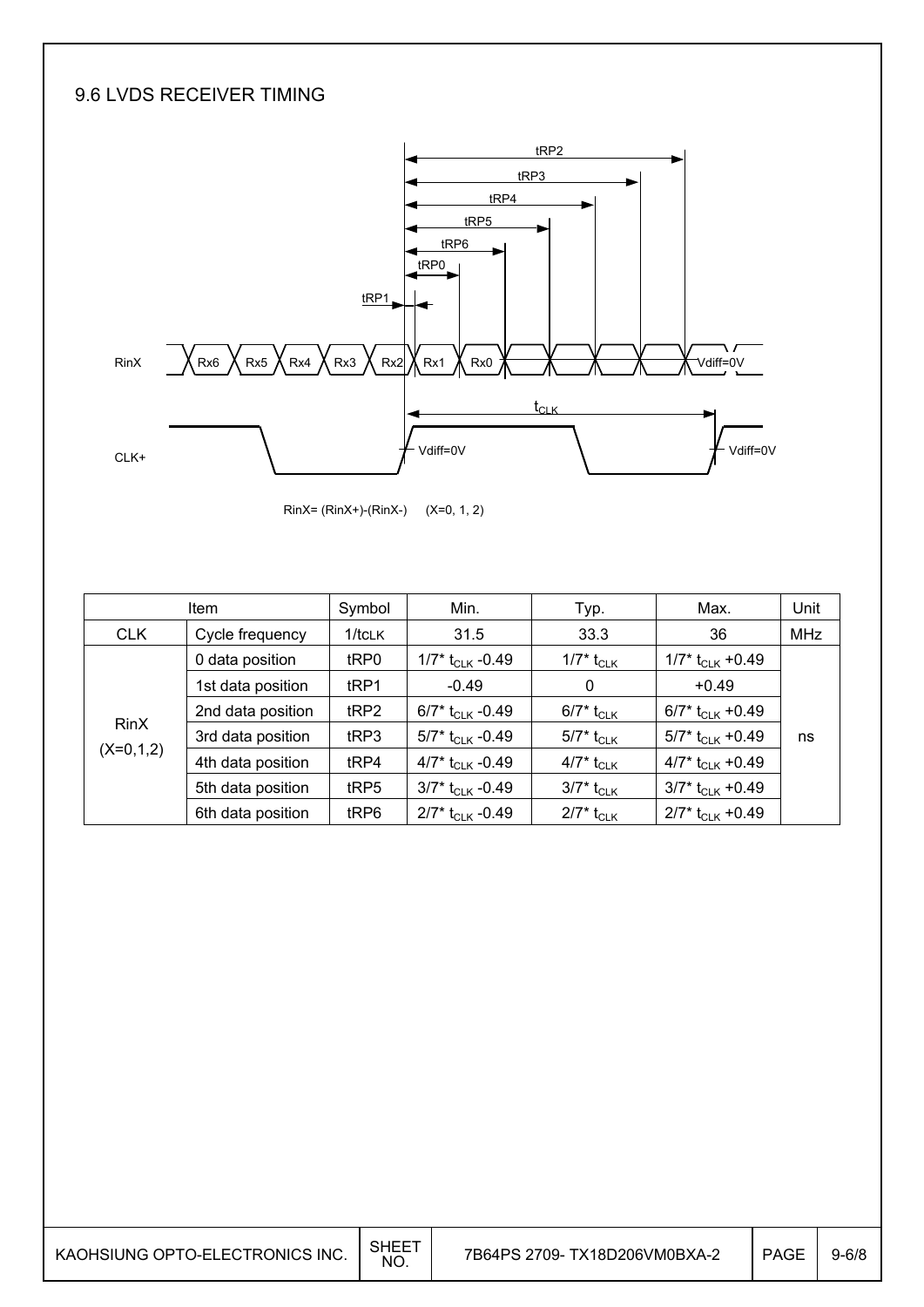

Note 2: In order to avoid showing uncompleted patterns in transient state. It is recommended that switching the backlight on is delayed for 1 second after the signals have been applied. The opposite is true for power off where the backlight has to be switched off 1 second before the signals are removed.

Note 3: In order to avoid high Inrush current,  $V_{DD}$  rising time need to set more than 0.5ms.

### 9.8 SCAN DIRECTION

Scan direction is available to be switched as below by setting CN1's UD & LR pin.



UD: L or Open; LR: L or Open  $UD: L$  or Open; LR: H



UD: H; LR: L or Open UD: H; LR: H

 $\overline{\phantom{a}}$ 





| KAOHSIUNG OPTO-ELECTRONICS INC. | SHEET<br>NO. | 7B64PS 2709- TX18D206VM0BXA-2 | <b>PAGE</b> | $9 - 7/8$ |
|---------------------------------|--------------|-------------------------------|-------------|-----------|
|---------------------------------|--------------|-------------------------------|-------------|-----------|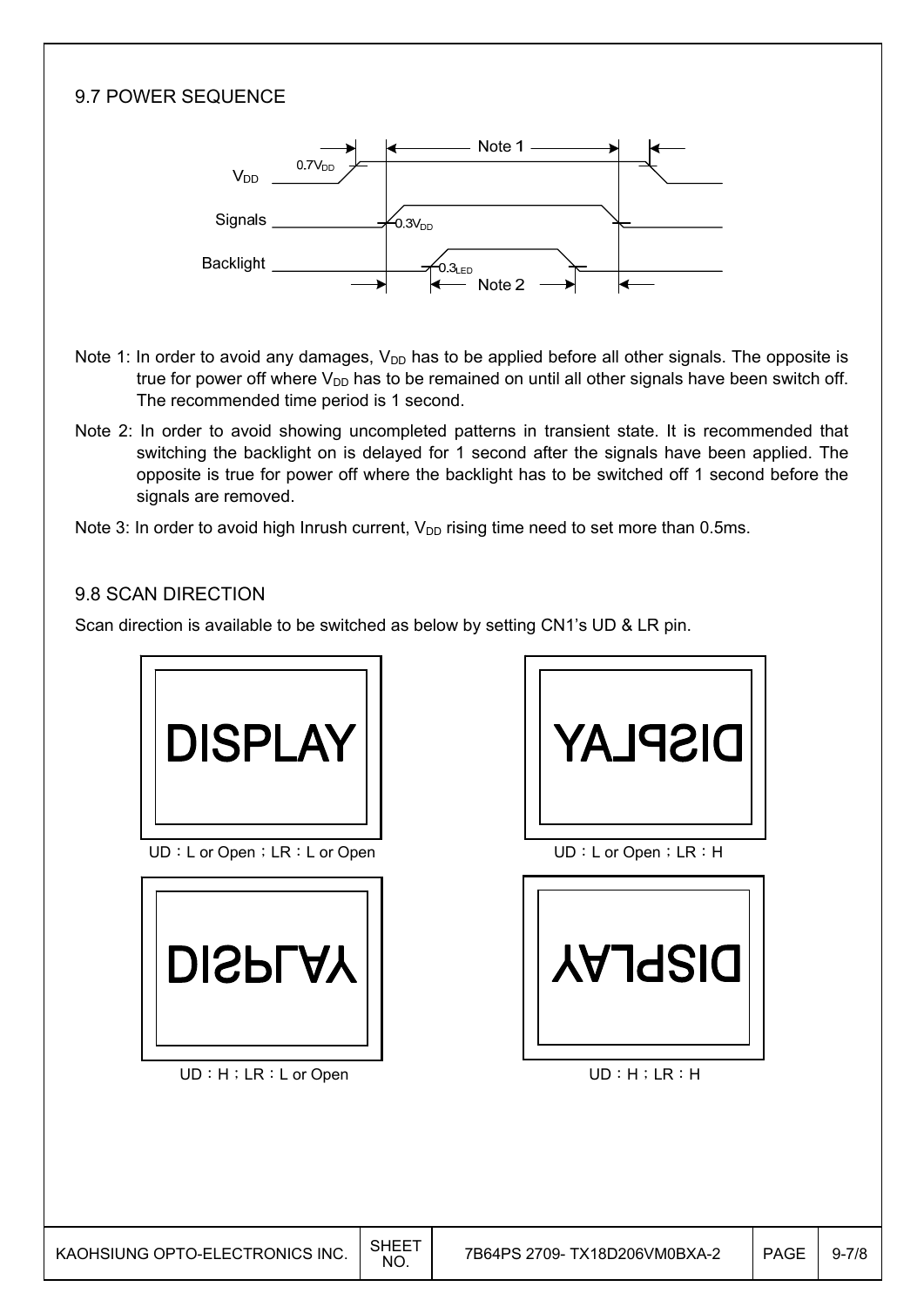## 9.9 DATA INPUT for DISPLAY COLOR

|              |                      |                |                | <b>Red Data</b>      |                |                      |                      |                      |                      |                | Green Data           |                      |                      |                |              | <b>Blue Data</b>     |                      |                |                      |
|--------------|----------------------|----------------|----------------|----------------------|----------------|----------------------|----------------------|----------------------|----------------------|----------------|----------------------|----------------------|----------------------|----------------|--------------|----------------------|----------------------|----------------|----------------------|
|              | Input color          | R <sub>5</sub> | R <sub>4</sub> | R <sub>3</sub>       | R2             | R <sub>1</sub>       | R <sub>0</sub>       | G <sub>5</sub>       | G4                   | G <sub>3</sub> | G <sub>2</sub>       | G <sub>1</sub>       | G <sub>0</sub>       | B <sub>5</sub> | <b>B4</b>    | B <sub>3</sub>       | B <sub>2</sub>       | <b>B1</b>      | B <sub>0</sub>       |
|              |                      |                | <b>MSB</b>     |                      |                |                      | LSB MSB              |                      |                      |                |                      |                      |                      | LSB MSB        |              |                      |                      |                | <b>LSB</b>           |
|              | <b>Black</b>         | $\mathbf 0$    | $\pmb{0}$      | 0                    | 0              | $\mathbf 0$          | $\mathbf 0$          | $\mathbf 0$          | 0                    | $\pmb{0}$      | 0                    | $\mathbf 0$          | 0                    | $\mathbf 0$    | 0            | 0                    | $\mathbf 0$          | 0              | $\mathbf 0$          |
|              | Red(63)              | $\mathbf{1}$   | 1              | 1                    | $\mathbf{1}$   | 1                    | $\mathbf{1}$         | 0                    | 0                    | $\pmb{0}$      | 0                    | $\mathbf 0$          | 0                    | $\mathbf 0$    | $\mathbf 0$  | 0                    | $\mathbf 0$          | 0              | $\mathbf 0$          |
|              | Green(63)            | $\mathbf 0$    | 0              | 0                    | $\mathbf 0$    | 0                    | 0                    | $\mathbf{1}$         | 1                    | $\mathbf{1}$   | 1                    | 1                    | $\mathbf{1}$         | 0              | 0            | 0                    | $\mathbf 0$          | 0              | $\mathbf 0$          |
| <b>Basic</b> | Blue(63)             | $\pmb{0}$      | $\pmb{0}$      | $\mathbf 0$          | $\mathbf 0$    | $\mathbf 0$          | 0                    | 0                    | 0                    | $\pmb{0}$      | 0                    | $\mathbf 0$          | $\pmb{0}$            | 1              | 1            | 1                    | 1                    | 1              | 1                    |
| Color        | Cyan                 | $\mathbf 0$    | $\mathbf 0$    | 0                    | $\mathbf 0$    | $\mathbf 0$          | 0                    | $\mathbf{1}$         | 1                    | 1              | 1                    | 1                    | 1                    | 1              | 1            | 1                    | $\mathbf{1}$         | 1              | 1                    |
|              | Magenta              | 1              | 1              | 1                    | $\mathbf{1}$   | 1                    | 1                    | $\pmb{0}$            | 0                    | $\mathbf 0$    | 0                    | $\mathbf 0$          | $\mathbf 0$          | 1              | $\mathbf{1}$ | 1                    | $\mathbf{1}$         | 1              | 1                    |
|              | Yellow               | $\mathbf{1}$   | $\mathbf{1}$   | 1                    | $\mathbf 1$    | $\mathbf{1}$         | $\mathbf 1$          | $\mathbf{1}$         | 1                    | 1              | 1                    | 1                    | $\mathbf{1}$         | $\mathbf 0$    | $\mathbf 0$  | 0                    | $\mathbf 0$          | $\mathbf 0$    | $\mathbf 0$          |
|              | White                | $\mathbf{1}$   | $\mathbf{1}$   | 1                    | $\mathbf{1}$   | $\mathbf{1}$         | $\mathbf{1}$         | $\mathbf{1}$         | 1                    | 1              | 1                    | 1                    | $\mathbf{1}$         | 1              | $\mathbf{1}$ | 1                    | $\mathbf{1}$         | 1              | 1                    |
|              | <b>Black</b>         | $\mathbf 0$    | $\mathbf 0$    | 0                    | $\mathbf 0$    | $\mathbf 0$          | $\mathbf 0$          | $\mathbf 0$          | $\mathbf 0$          | $\mathbf 0$    | 0                    | $\mathbf 0$          | $\mathbf 0$          | $\mathbf 0$    | $\mathbf 0$  | 0                    | $\mathbf 0$          | $\mathbf 0$    | $\mathbf 0$          |
| Red          | <b>Red</b> (1)       | $\mathbf 0$    | $\mathbf 0$    | 0                    | $\mathbf 0$    | $\mathbf 0$          | $\mathbf{1}$         | $\mathbf 0$          | 0                    | $\mathbf 0$    | 0                    | $\mathbf 0$          | $\mathbf 0$          | $\mathbf 0$    | $\mathbf 0$  | 0                    | $\mathbf 0$          | 0              | $\mathbf 0$          |
|              | Red(2)               | $\mathbf 0$    | $\mathbf 0$    | 0                    | $\mathbf 0$    | 1                    | 0                    | $\mathbf 0$          | $\mathbf 0$          | $\mathbf 0$    | 0                    | $\mathbf 0$          | $\mathbf 0$          | $\mathbf 0$    | $\mathbf 0$  | 0                    | $\mathbf 0$          | 0              | $\mathbf 0$          |
|              |                      | $\ddot{\cdot}$ | t              |                      | t              | $\blacksquare$       | $\ddot{\cdot}$       | ÷,                   | t                    | t              | $\ddot{\phantom{a}}$ | $\ddot{\phantom{a}}$ | $\ddot{\phantom{a}}$ | t              | t.           | t,                   | $\ddot{\cdot}$       | İ              | $\ddot{\phantom{a}}$ |
|              | t                    | $\ddot{\cdot}$ | Ì              | t                    | t              | $\ddot{\cdot}$       | $\ddot{\cdot}$       | $\ddot{\cdot}$       | t                    | $\ddot{\cdot}$ | $\ddot{\cdot}$       | $\ddot{\cdot}$       | $\ddot{\phantom{a}}$ | İ              | t            | t,                   | $\ddot{\phantom{a}}$ | $\ddot{\cdot}$ | $\ddot{\cdot}$       |
|              | Red (62)             | $\mathbf 1$    | 1              | 1                    | $\mathbf{1}$   | 1                    | 0                    | 0                    | 0                    | $\pmb{0}$      | 0                    | $\mathbf 0$          | 0                    | $\mathbf 0$    | 0            | 0                    | $\mathbf 0$          | 0              | $\mathbf 0$          |
|              | Red (63)             | $\mathbf{1}$   | $\mathbf{1}$   | 1                    | $\mathbf{1}$   | 1                    | 1                    | $\pmb{0}$            | 0                    | $\mathbf 0$    | 0                    | $\mathbf 0$          | $\mathbf 0$          | 0              | $\pmb{0}$    | 0                    | $\mathbf 0$          | 0              | $\mathbf 0$          |
|              | <b>Black</b>         | $\mathbf 0$    | $\mathbf 0$    | 0                    | $\mathbf 0$    | 0                    | 0                    | $\mathbf 0$          | 0                    | $\mathbf 0$    | 0                    | $\mathbf 0$          | $\mathbf 0$          | 0              | 0            | 0                    | $\mathbf 0$          | 0              | $\mathbf 0$          |
|              | Green (1)            | $\mathbf 0$    | $\mathbf 0$    | $\mathbf 0$          | $\mathbf 0$    | $\mathbf 0$          | 0                    | $\pmb{0}$            | 0                    | $\pmb{0}$      | 0                    | $\mathbf 0$          | 1                    | $\mathbf 0$    | 0            | 0                    | $\mathbf 0$          | $\mathbf 0$    | $\mathbf 0$          |
|              | Green (2)            | $\mathbf 0$    | $\mathbf 0$    | 0                    | $\mathbf 0$    | $\mathbf 0$          | 0                    | $\mathbf 0$          | 0                    | $\mathbf 0$    | 0                    | 1                    | $\mathbf 0$          | $\mathbf 0$    | 0            | 0                    | $\mathbf 0$          | $\mathbf 0$    | $\mathbf 0$          |
| Green        |                      | $\ddot{\cdot}$ | Ì              |                      | $\ddot{\cdot}$ | $\ddot{\phantom{a}}$ | $\ddot{\cdot}$       | $\ddot{\phantom{a}}$ | $\ddot{\phantom{a}}$ | $\ddot{\cdot}$ | $\ddot{\phantom{a}}$ | $\ddot{\cdot}$       | Ì.                   | İ              | t            | t,                   | $\ddot{\cdot}$       | $\ddot{\cdot}$ | $\ddot{\cdot}$       |
|              | t                    | $\ddot{\cdot}$ | $\ddot{\cdot}$ | t                    | İ              | $\ddot{\phantom{a}}$ | $\ddot{\phantom{a}}$ | $\ddot{\cdot}$       | $\ddot{\cdot}$       | $\ddot{\cdot}$ | $\ddot{\cdot}$       | $\ddot{\cdot}$       | $\ddot{\cdot}$       | $\ddot{\cdot}$ | t,           | $\ddot{\phantom{a}}$ | $\ddot{\phantom{a}}$ | İ              | $\ddot{\cdot}$       |
|              | Green (62)           | 0              | 0              | 0                    | 0              | 0                    | 0                    | 1                    | 1                    | 1              | 1                    | 1                    | 0                    | 0              | $\mathbf 0$  | 0                    | $\mathbf 0$          | 0              | $\mathbf 0$          |
|              | Green $(63)$         | $\pmb{0}$      | $\pmb{0}$      | $\pmb{0}$            | $\pmb{0}$      | $\pmb{0}$            | 0                    | 1                    | 1                    | 1              | 1                    | 1                    | 1                    | $\pmb{0}$      | $\pmb{0}$    | 0                    | $\mathbf 0$          | $\pmb{0}$      | $\pmb{0}$            |
|              | <b>Black</b>         | $\mathbf 0$    | $\pmb{0}$      | $\pmb{0}$            | $\pmb{0}$      | $\mathbf 0$          | $\mathbf 0$          | $\mathbf 0$          | $\pmb{0}$            | $\pmb{0}$      | $\pmb{0}$            | $\pmb{0}$            | $\mathbf 0$          | $\pmb{0}$      | $\mathbf 0$  | 0                    | $\mathbf 0$          | $\mathbf 0$    | $\mathbf 0$          |
|              | Blue $(1)$           | $\pmb{0}$      | 0              | $\pmb{0}$            | $\pmb{0}$      | $\pmb{0}$            | 0                    | $\pmb{0}$            | 0                    | $\pmb{0}$      | $\pmb{0}$            | $\pmb{0}$            | 0                    | 0              | 0            | 0                    | $\pmb{0}$            | 0              | $\mathbf{1}$         |
|              | Blue $(2)$           | $\pmb{0}$      | $\pmb{0}$      | $\pmb{0}$            | $\pmb{0}$      | $\mathbf 0$          | $\mathbf 0$          | $\pmb{0}$            | $\mathbf 0$          | $\pmb{0}$      | 0                    | $\pmb{0}$            | 0                    | $\mathbf 0$    | $\pmb{0}$    | 0                    | $\pmb{0}$            | $\mathbf{1}$   | $\pmb{0}$            |
| <b>Blue</b>  | ÷                    | İ,             | $\ddot{\cdot}$ |                      | $\ddot{\cdot}$ |                      | $\ddot{\cdot}$       | $\ddot{\cdot}$       | $\ddot{\cdot}$       | $\ddot{\cdot}$ | $\ddot{\cdot}$       | $\ddot{\cdot}$       |                      |                | t,           | t,                   | İ,                   |                |                      |
|              | $\ddot{\phantom{a}}$ | $\ddot{\cdot}$ | ÷              | $\ddot{\phantom{a}}$ | ÷              |                      | $\ddot{\cdot}$       | ÷,                   | t,                   | ÷              | $\ddot{\cdot}$       | $\ddot{\cdot}$       | t,                   | t              | Ì,           | t,                   | $\ddot{\cdot}$       | İ,             | $\ddot{\cdot}$       |
|              | <b>Blue (62)</b>     | $\mathbf 0$    | $\pmb{0}$      | $\pmb{0}$            | $\pmb{0}$      | $\pmb{0}$            | 0                    | 0                    | $\pmb{0}$            | $\pmb{0}$      | 0                    | $\pmb{0}$            | 0                    | 1              | $\mathbf{1}$ | 1                    | $\mathbf{1}$         | 1              | $\pmb{0}$            |
|              | <b>Blue (63)</b>     | 0              | $\pmb{0}$      | $\pmb{0}$            | $\pmb{0}$      | $\pmb{0}$            | 0                    | 0                    | 0                    | $\pmb{0}$      | 0                    | $\pmb{0}$            | 0                    | $\mathbf{1}$   | $\mathbf{1}$ | $\mathbf{1}$         | $\mathbf 1$          | $\mathbf{1}$   | $\mathbf{1}$         |

Note 1: Definition of gray scale : Color(n) Number in parenthesis indicates gray scale level. Larger number corresponds to brighter level.

Note 2: Data Signal : 1 : High, 0 : Low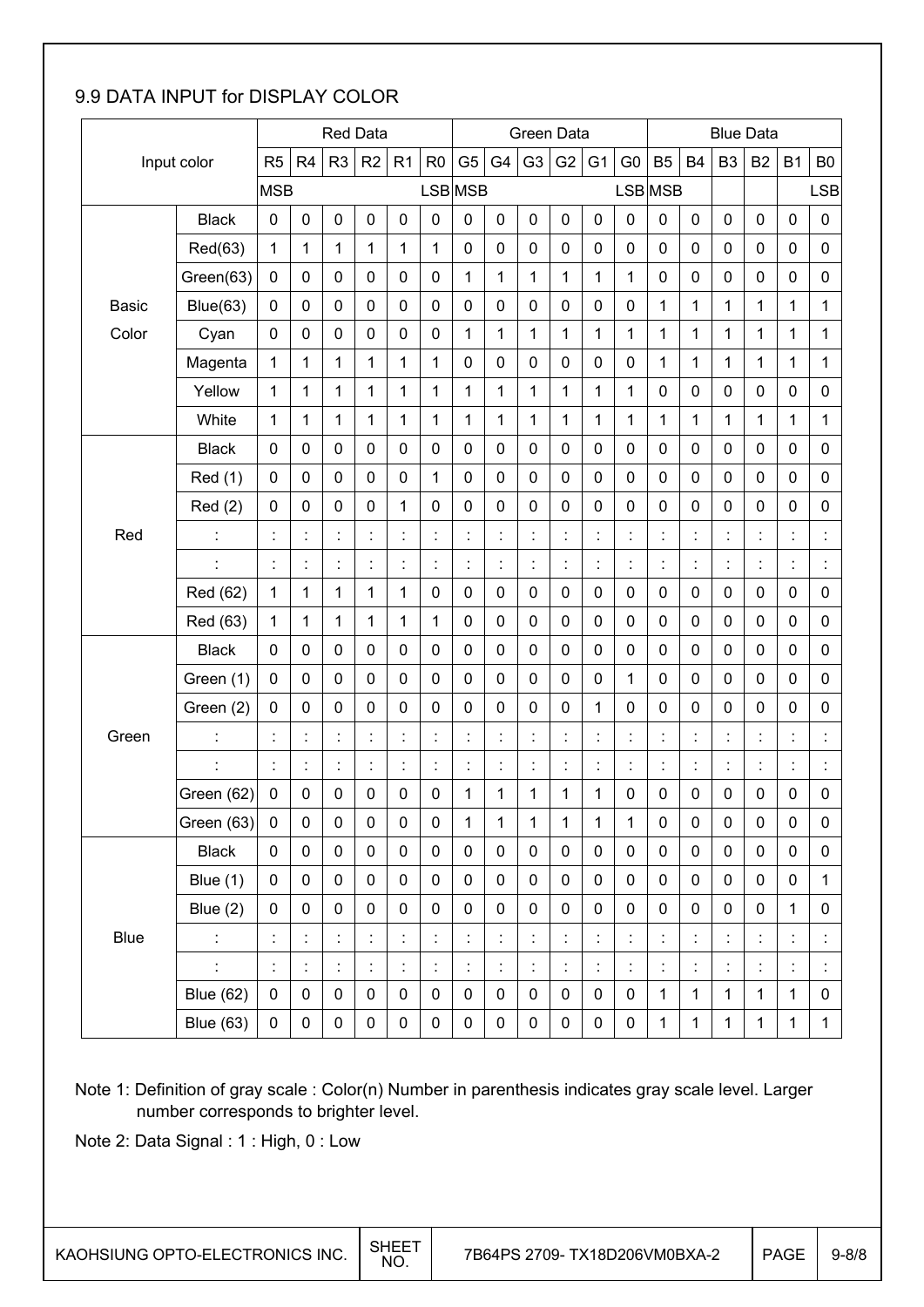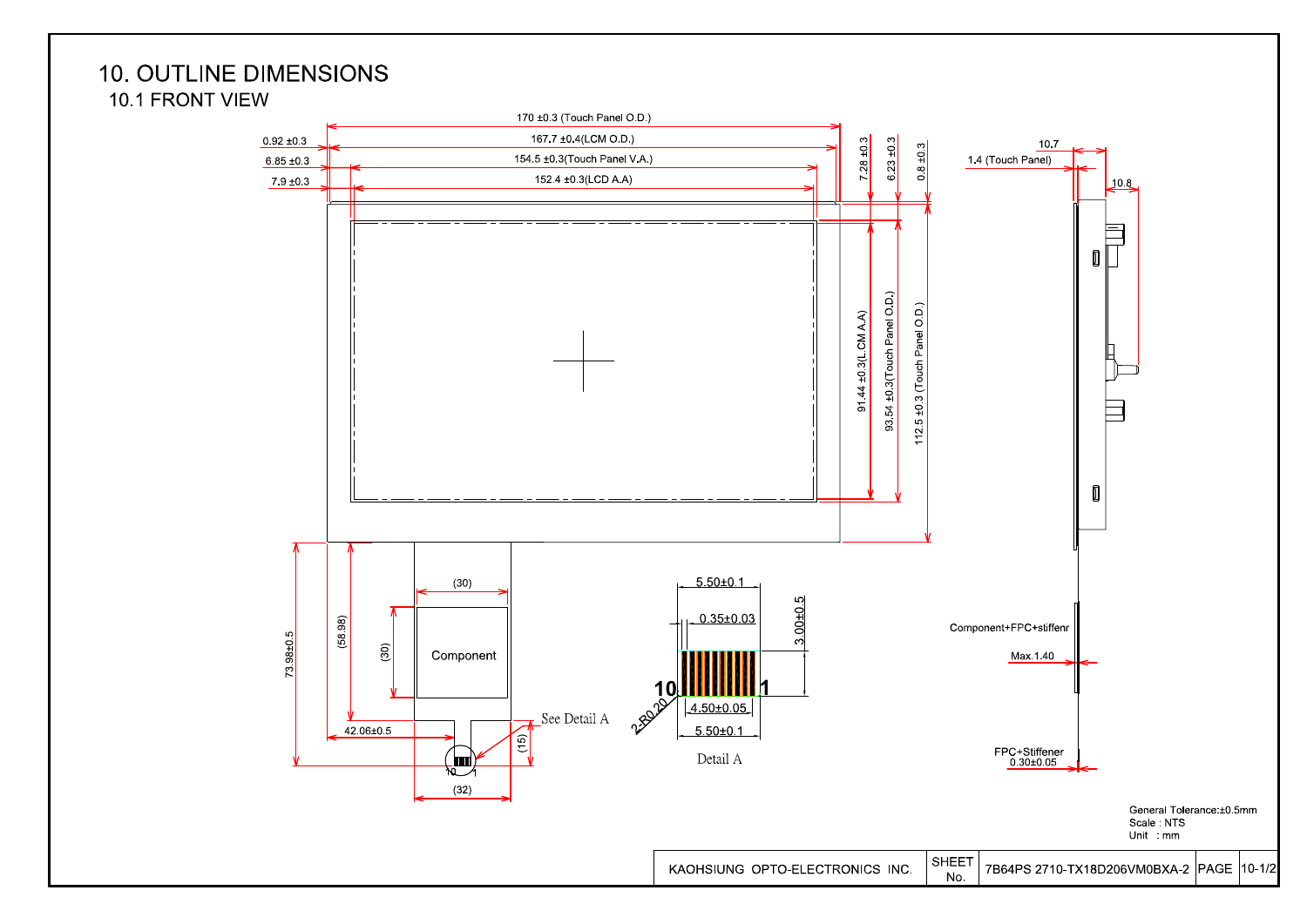10.2 REAR VIEW



7B64PS 2710-TX18D206VM0BXA-2 PAGE 10-2/2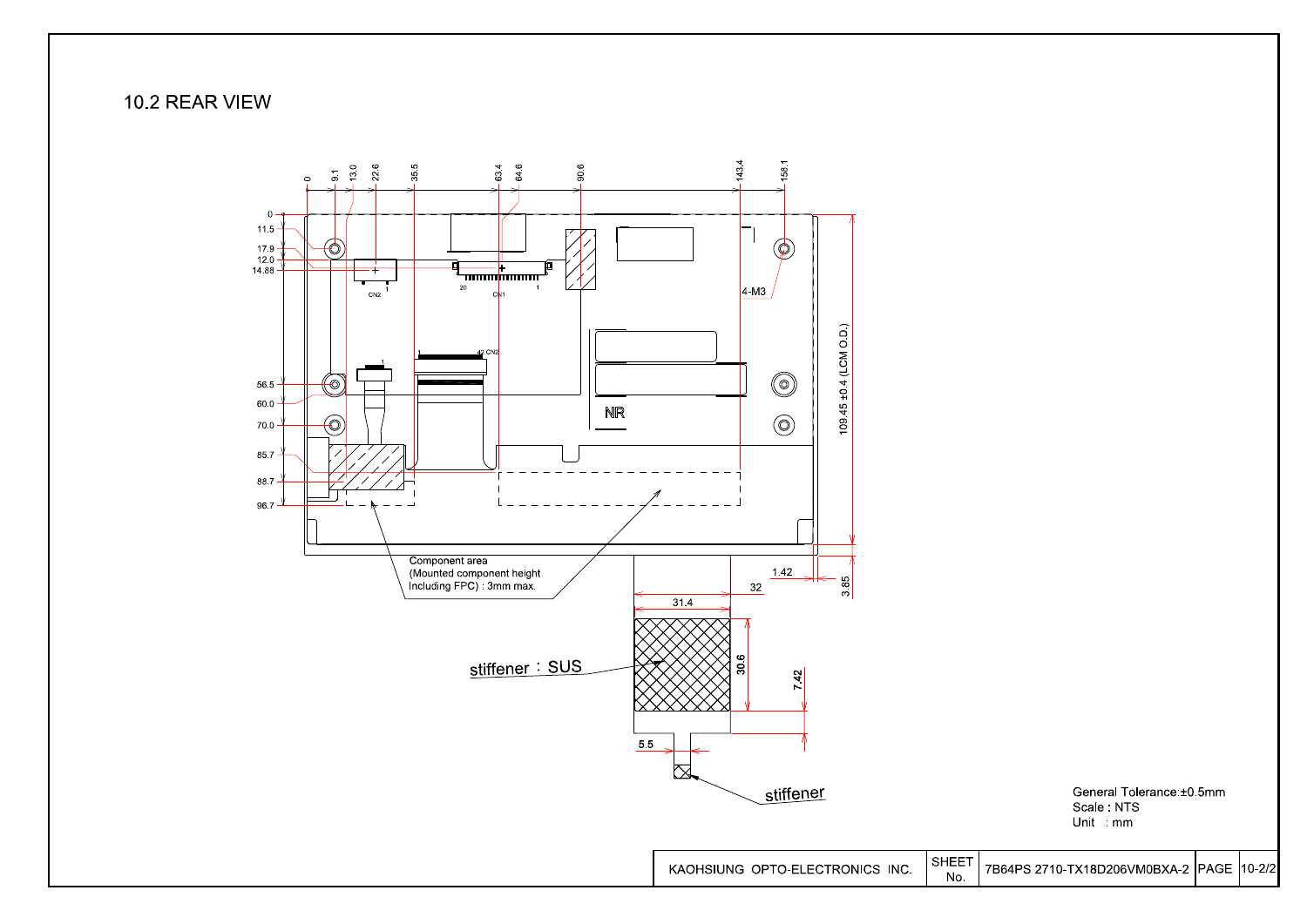# 11. TOUCH PANEL

The type of touch panel used on this display is capacitive touch panel film, and more characteristics are shown as below:

## 11.1 MECHANICAL CHARACTERISTICS

| Item                          | Specification                       | Remarks                                                                                                         |  |  |
|-------------------------------|-------------------------------------|-----------------------------------------------------------------------------------------------------------------|--|--|
| <b>Thickness</b>              | 1.45 $\pm$ 0.3 mm                   | <b>Chemically Strengthened Glass</b>                                                                            |  |  |
| <b>CG Material</b>            | Soda lime                           |                                                                                                                 |  |  |
| <b>Surface Hardness</b>       | $\geq$ 7H                           |                                                                                                                 |  |  |
| Input Method                  | Through a special stylus or finger  |                                                                                                                 |  |  |
| FPC Peeling Force             | 5N min.                             | Peeling upward by 90°<br>Pull (F)<br><b>FPC</b><br>$90^\circ$<br>Touch panel                                    |  |  |
| FPC Bending Resistance        | Meet electrical spec. after testing | Bending area<br>Bending degree: 90<br>Bending radius: R1.0 mm<br>Bending times: 3 times<br>$Φ1$ Jig<br>$Φ1$ Jig |  |  |
| <b>Touch Function</b>         | 10 points                           |                                                                                                                 |  |  |
| Connection insert/remove test | Meet electrical spec. after testing | Insert/remove touch panel FPC for<br>5 cycles                                                                   |  |  |

## 11.2 ELECTRICAL CHARACTERISTICS

| Item                 | Symbol                   | Condition       | Min.                     | Typ. | Max. | Unit       |
|----------------------|--------------------------|-----------------|--------------------------|------|------|------------|
| Power supply voltage | $V_{in}$                 |                 | 3.5                      | 5.0  | 5.5  |            |
| <b>Crystal Clock</b> | Crystal clock            |                 |                          | 12   |      | <b>MHZ</b> |
| V <sub>IH</sub>      | Input high level voltage | $V_{DD} = 3.3V$ | $V_{DD}$ -0.8            |      |      |            |
| $V_{IL}$             | Input low level voltage  |                 | $\overline{\phantom{a}}$ |      | 0.8  |            |
| $V_{OH}$             | Output high voltage      | l=2mA           | $V_{DD}$ -0.4            |      |      |            |
| $V_{OL}$             | Output low voltage       | $I=2mA$         | $\overline{\phantom{a}}$ |      | 0.4  |            |

## 11.3 CONTROLLER CHARACTERISTICS

The Capacitive Touch Panel features as below:

- Controller IC is EETI EXC3132
- Support I2C interface.
- Firmware Version is PCAP3132I\_3726\_v00

KAOHSIUNG OPTO-ELECTRONICS INC.  $\Big|\substack{\text{SHEET} \ \text{NO.}}$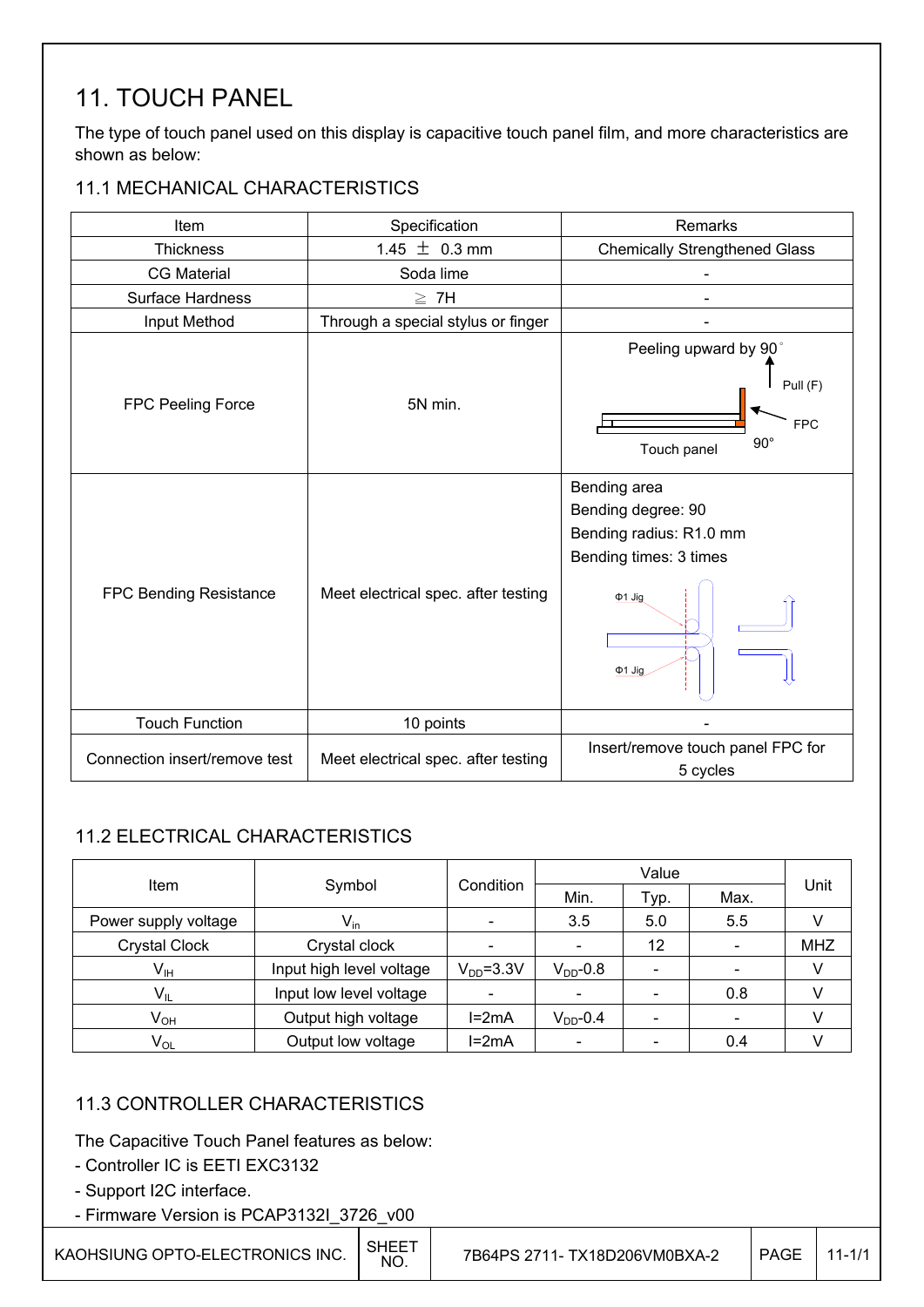# 12. APPEARANCE STANDARD

The appearance inspection is performed in a room around 500~1000 lx based on the conditions as below:

- The distance between inspector's eyes and display is 30 cm.
- The viewing zone is defined with angle  $\theta$  shown in Fig. 12.1 The inspection should be performed within 45° when display is shut down. The inspection should be performed within 5° when display is power on.



Fig. 12.1

## 12.1 THE DEFINITION OF LCD ZONE

LCD panel is divided into 2 areas as shown in Fig.12.2 for appearance specification in next section. A zone is the LCD active area (dot area); B zone is the area between A zone and metal frame.

In terms of housing design, B zone is the recommended window area customers' housing should be located in.



Fig. 12.2

| KAOHSIUNG OPTO-ELECTRONICS INC. | . SHEET<br>NO. | 7B64PS 2712- TX18D206VM0BXA-2 | <b>PAGE</b> | $12 - 1/4$ |
|---------------------------------|----------------|-------------------------------|-------------|------------|
|---------------------------------|----------------|-------------------------------|-------------|------------|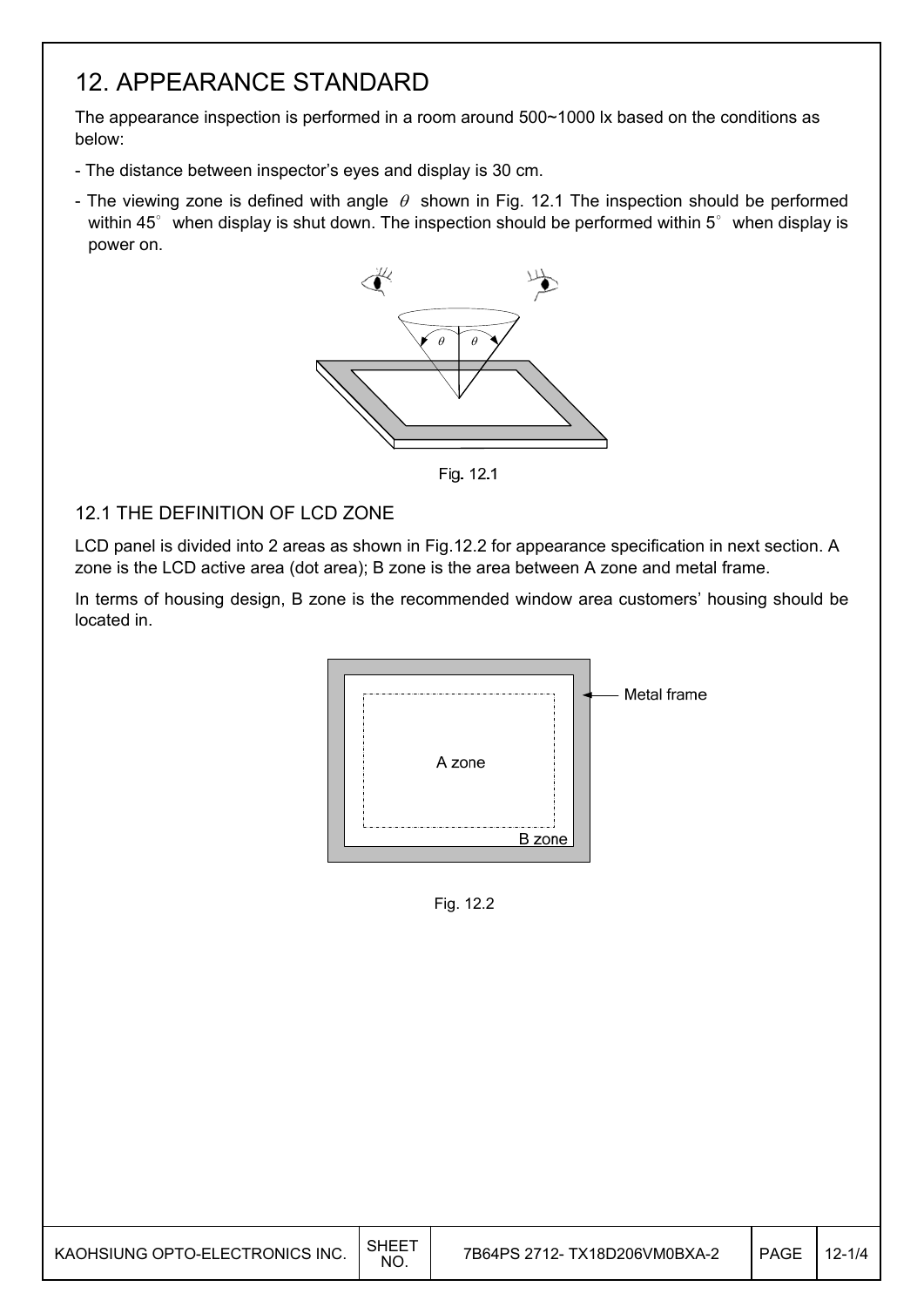## 12.2 LCD APPEARANCE SPECIFICATION

The specification as below is defined as the amount of unexpected phenomenon or material in different zones of LCD panel. The definitions of length, width and average diameter using in the table are shown in Fig. 12.3 and Fig. 12.4.

| Item                              |                        |                   |                    | Criteria                              |                |                | Applied zone |  |  |
|-----------------------------------|------------------------|-------------------|--------------------|---------------------------------------|----------------|----------------|--------------|--|--|
|                                   | Length (mm)            |                   | Width (mm)         | Maximum number                        |                | Minimum space  |              |  |  |
|                                   | Ignored                |                   | $W \le 0.01$       |                                       | Ignored        |                |              |  |  |
|                                   | $L \leq 40$            |                   | $W \le 0.02$       | 10                                    |                | $\overline{a}$ |              |  |  |
|                                   | $L \leq 20$            |                   | $W \le 0.04$<br>10 |                                       |                |                | $A \cdot B$  |  |  |
| <b>Scratches</b>                  |                        | Round (Dot Shape) |                    |                                       |                |                |              |  |  |
|                                   | Average diameter (mm)  |                   |                    | Maximum number                        |                | Minimum space  |              |  |  |
|                                   | $D \leq 0.2$           |                   |                    | Ignore                                |                |                |              |  |  |
|                                   | $D \le 0.4$            |                   |                    | 10                                    |                |                |              |  |  |
| Dent                              |                        |                   |                    | Serious one is not allowed            |                |                | A            |  |  |
| Wrinkles in polarizer             |                        |                   |                    | Serious one is not allowed            |                |                | A            |  |  |
|                                   | Average diameter (mm)  |                   |                    |                                       | Maximum number |                |              |  |  |
| Bubbles on polarizer              | $D \le 0.3$            |                   |                    | A                                     |                |                |              |  |  |
|                                   | $0.3 < D \le 0.5$      |                   |                    |                                       | 10             |                |              |  |  |
|                                   | $0.5\!<\!D\!\leq\!1.0$ |                   |                    |                                       | 5              |                |              |  |  |
|                                   |                        |                   | Filamentous        | (Line shape)                          |                |                |              |  |  |
|                                   | Length (mm)            |                   |                    | Width (mm)                            |                | Maximum number |              |  |  |
|                                   | Ignored                |                   |                    | $W \le 0.02$                          |                | Ignored        | $A \cdot B$  |  |  |
|                                   | $L \leq 2.0$           |                   |                    | $W \le 0.03$                          |                | 10             |              |  |  |
|                                   | $L \leq 1.0$           |                   | $W \le 0.06$       |                                       |                | 10             |              |  |  |
| 1) Stains<br>2) Foreign Materials |                        |                   |                    |                                       |                |                |              |  |  |
| 3) Dark Spot                      | Average diameter (mm)  |                   | Maximum number     |                                       |                | Minimum Space  |              |  |  |
|                                   | $D \leq 0.2$           |                   | Ignored            |                                       |                |                |              |  |  |
|                                   | $0.2 < D \le 0.3$      |                   |                    | 5                                     |                |                | $A \cdot B$  |  |  |
|                                   | 0.3 < D                |                   |                    | $\mathbf 0$                           |                |                |              |  |  |
|                                   | In total               |                   |                    | Filamentous + Round=10                |                |                |              |  |  |
|                                   |                        |                   |                    | Those wiped out easily are acceptable |                |                |              |  |  |
|                                   |                        |                   |                    | <b>Type</b>                           |                | Maximum number |              |  |  |
|                                   | Bright dot-defect      |                   |                    | 1 dot                                 |                | $\mathbf 0$    |              |  |  |
| Dot-Defect                        |                        |                   |                    | 1 dot                                 | $\overline{4}$ |                | A            |  |  |
| (Note 1)                          | Dark dot-defect        |                   |                    | 2 dots                                | 1(sets)        |                |              |  |  |
|                                   |                        |                   |                    | In total                              | 4              |                |              |  |  |
|                                   |                        | In total          |                    |                                       |                | 4              |              |  |  |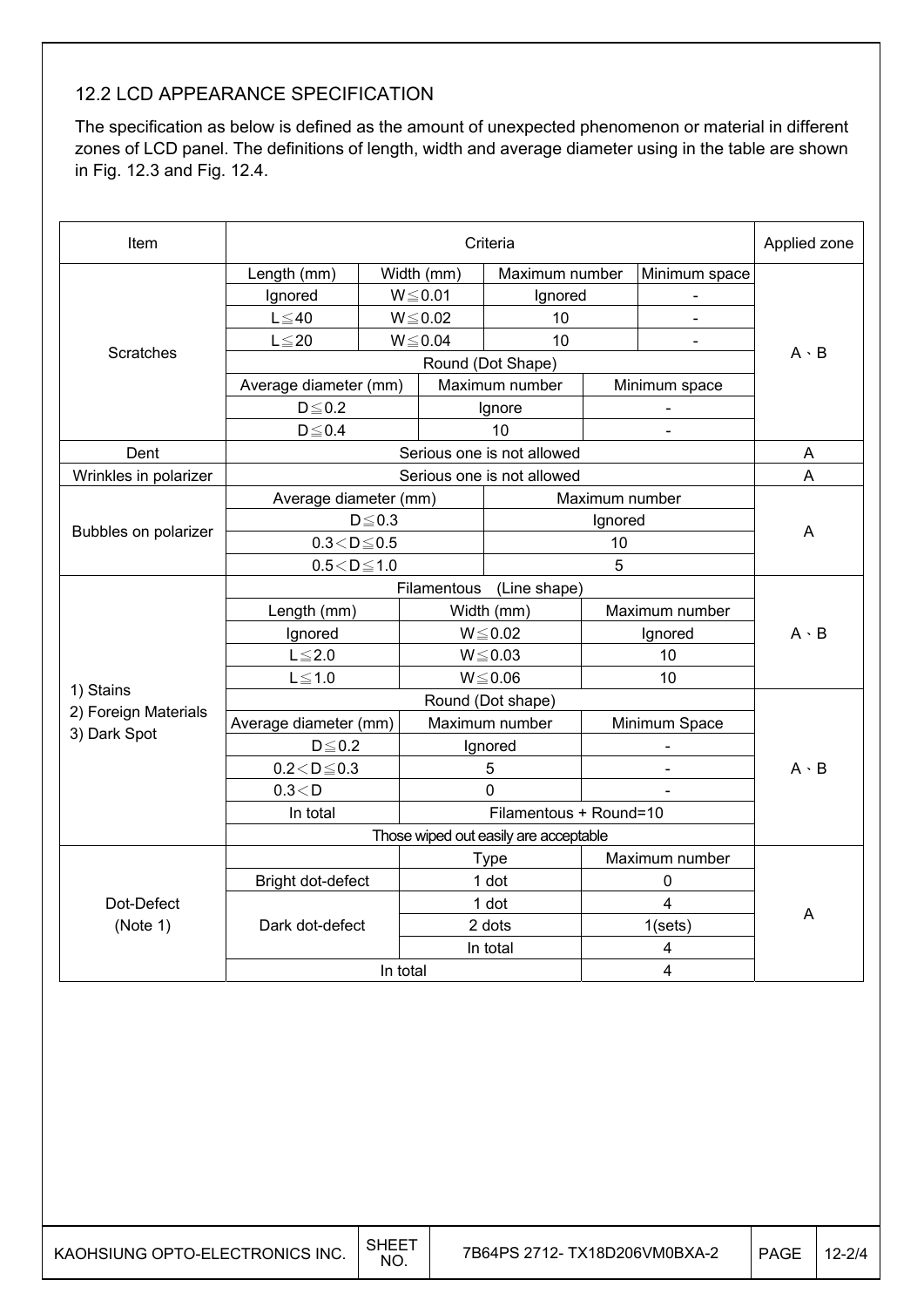

Note 1: The definitions of dot defect are as below:

- For bright dot-defect, showing black pattern, visible with 5% ND filter is defined.
- For dark dot-defect, showing white pattern, defect size over 1/2 dot area is defined.
- The definition of 1-dot-defect is the defect-dot, which is isolated and no adjacent defect-dot.
- The definition of adjacent dot is shown as Fig. 12.5.
- The Density of dot defect is defined in the area within diameter  $\phi = 10$ mm.



The dots colored gray are adjacent to defect-dot A.

| ٠r |  |
|----|--|
|----|--|

| KAOHSIUNG OPTO-ELECTRONICS INC. | <b>SHEET</b><br>NO. | 7B64PS 2712- TX18D206VM0BXA-2 | <b>PAGE</b> | $12 - 3/4$ |
|---------------------------------|---------------------|-------------------------------|-------------|------------|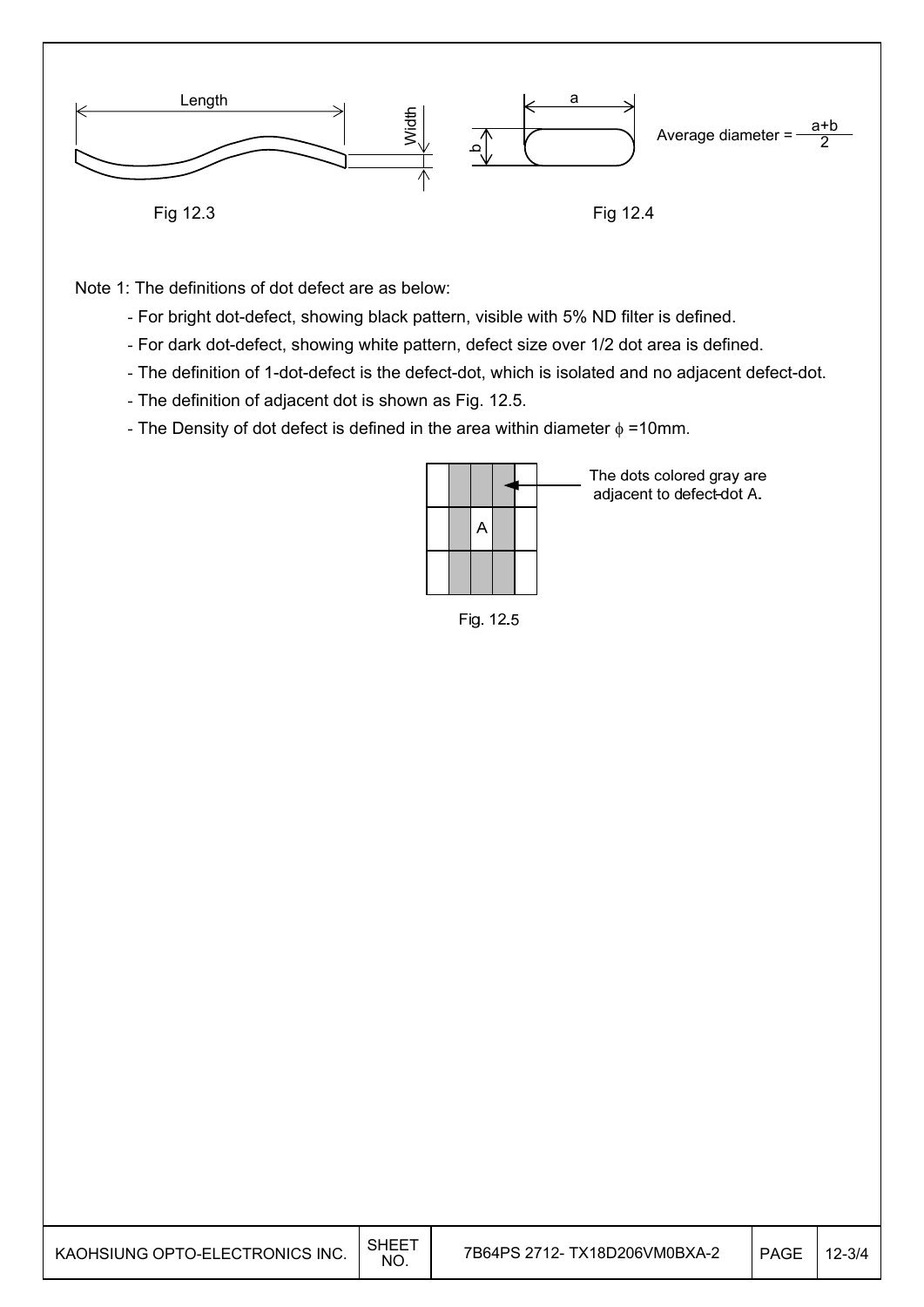## 12.3 TOUCH PANEL APPEARANCE SPECIFICATION

The specification as below is defined by the amount of unexpected material in different zones of touch panel.

| Item                     | Criteria              |                                    |                   | Applied zone   |   |  |
|--------------------------|-----------------------|------------------------------------|-------------------|----------------|---|--|
|                          | Width (mm)            |                                    | Length (mm)       | Maximum number |   |  |
| <b>Scratches</b>         | 0.08 < W              | $8<$ L                             |                   | Not allowed    | A |  |
|                          | $0.05 < W \le 0.08$   | $2 < L \leq 8$                     |                   | 3 pcs max.     |   |  |
|                          | $W \le 0.05$          |                                    | $L \leq 2$        | 8 max.         |   |  |
|                          |                       | (Line shape)<br><b>Filamentous</b> |                   |                |   |  |
|                          | Width (mm)            |                                    | Length (mm)       | Maximum number |   |  |
|                          | 0.08 < W              | $8<$ L                             |                   | Not allowed    | A |  |
|                          | $0.05 < W \le 0.08$   | $2 < L \leq 8$                     |                   | 3 pcs max.     |   |  |
|                          | $W \le 0.05$          | $L \leq 2$                         |                   | 8 max.         |   |  |
| <b>Foreign Materials</b> |                       |                                    | Round (Dot shape) |                |   |  |
|                          | Average diameter (mm) |                                    | Maximum number    |                | A |  |
|                          | $0.5<$ D              |                                    | Not allowed       |                |   |  |
|                          | $0.3 < D \le 0.5$     |                                    | 2 pcs max.        |                |   |  |
|                          | $0.15 < D \le 0.3$    |                                    | 10 pcs max.       |                |   |  |
|                          | $D \leq 0.15$         |                                    | Ignored           |                |   |  |

The limitation of glass flaw occurred on touch panel is defined in the table as below.

| Item             | Specifications |                                                          |  |
|------------------|----------------|----------------------------------------------------------|--|
| Edge flaw        |                | $X \leq 3.0$ mm<br>$Y \leq 3.0$ mm<br>$Z \leq$ Thickness |  |
| Corner flaw      |                | $X \leq 3.0$ mm<br>$Y \leq 3.0$ mm<br>$Z \leq$ Thickness |  |
| Progressive flaw |                | Not allowed                                              |  |

| KAOHSIUNG OPTO-ELECTRONICS INC. | <b>SHEET</b><br>NO. | 7B64PS 2712-TX18D206VM0BXA-2 | <b>PAGE</b> |  |
|---------------------------------|---------------------|------------------------------|-------------|--|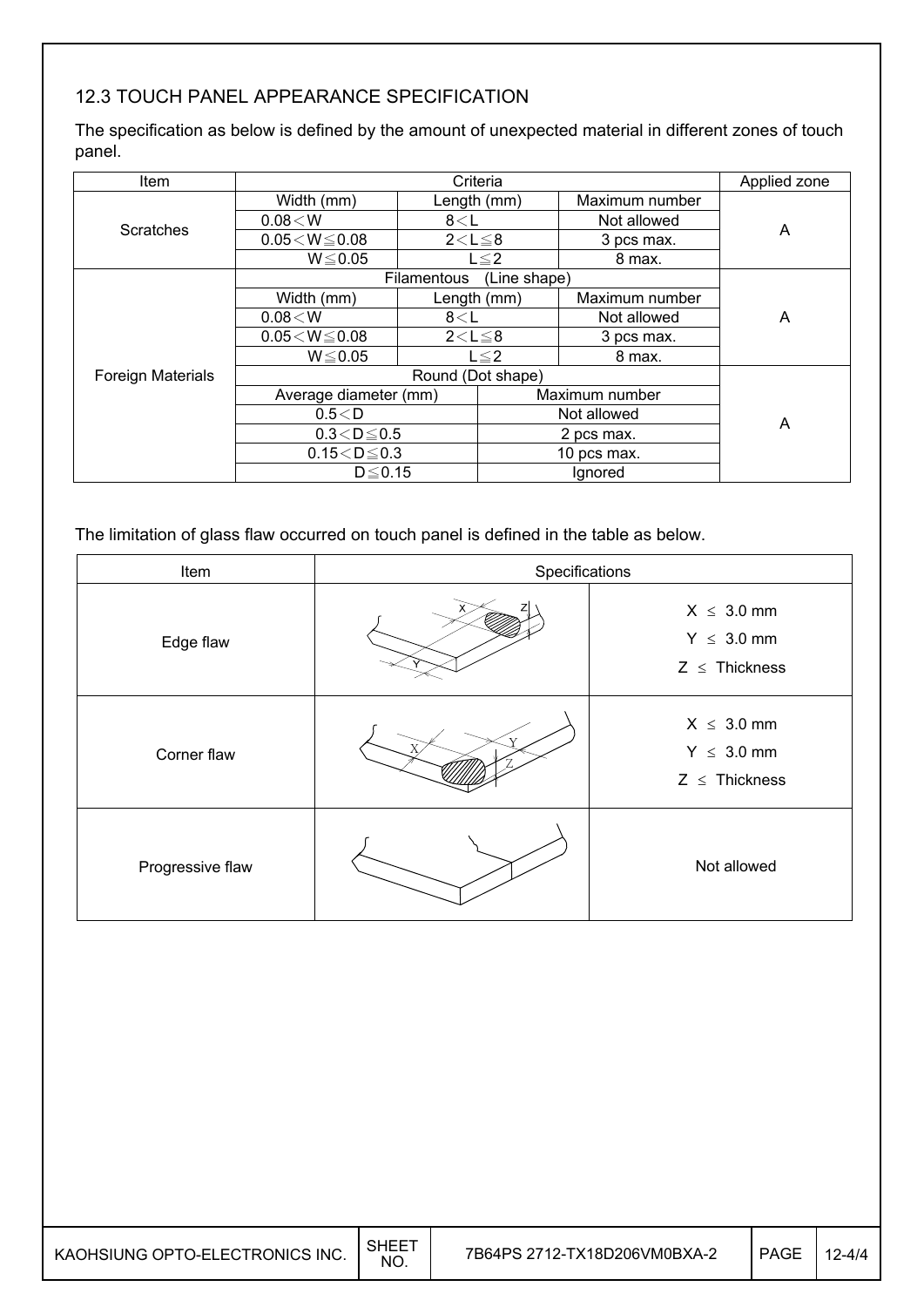# 13. PRECAUTIONS

## 13.1 PRECAUTIONS of ESD

- 1) Before handling the display, please ensure your body has been connected to ground to avoid any damages by ESD. Also, do not touch display's interface directly when assembling.
- 2) Please remove the protection film very slowly before turning on the display to avoid generating ESD.

### 13.2 PRECAUTIONS of HANDLING

- 1) In order to keep the appearance of display in good condition; please do not rub any surfaces of the displays by sharp tools harder than 3H, especially touch panel, metal frame and polarizer.
- 2) Please do not pile the displays in order to avoid any scars leaving on the display. In order to avoid any injuries, please pay more attention for the edges of glasses and metal frame, and wear finger cots to protect yourself and the display before working on it.
- 3) Touching the display area or the terminal pins with bare hand is prohibited. This is because it will stain the display area and cause poor insulation between terminal pins, and might affect display's electrical characteristics furthermore.
- 4) Do not use any harmful chemicals such as acetone, toluene, and isopropyl alcohol to clean display's surfaces.
- 5) Please use soft cloth or absorbent cotton with ethanol to clean the display by gently wiping. Moreover, when wiping the display, please wipe it by horizontal or vertical direction instead of circling to prevent leaving scars on the display's surface, especially polarizer.
- 6) Please wipe any unknown liquids immediately such as saliva, water or dew on the display to avoid color fading or any permanently damages.
- 7) Maximum pressure to the surface of the display must be less than  $1.96 \times 10^4$  Pa. If the area of adding pressure is less than  $1 \text{ cm}^2$ , the maximum pressure must be less than 1.96N.

### 13.3 PRECAUTIONS of OPERATING

- 1) Please input signals and voltages to the displays according to the values defined in the section of electrical characteristics to obtain the best performance. Any voltages over than absolute maximum rating will cause permanent damages to this display. Also, any timing of the signals out of this specification would cause unexpected performance.
- 2) When the display is operating at significant low temperature, the response time will be slower than it at 25 $C^{\circ}$ . In high temperature, the color will be slightly dark and blue compared to original pattern. However, these are temperature-related phenomenon of LCD and it will not cause permanent damages to the display when used within the operating temperature.
- 3) The use of screen saver or sleep mode is recommended when static images are likely for long periods of time. This is to avoid the possibility of image sticking.
- 4) Spike noise can cause malfunction of the circuit. The recommended limitation of spike noise is no bigger than  $\pm$  100 mV.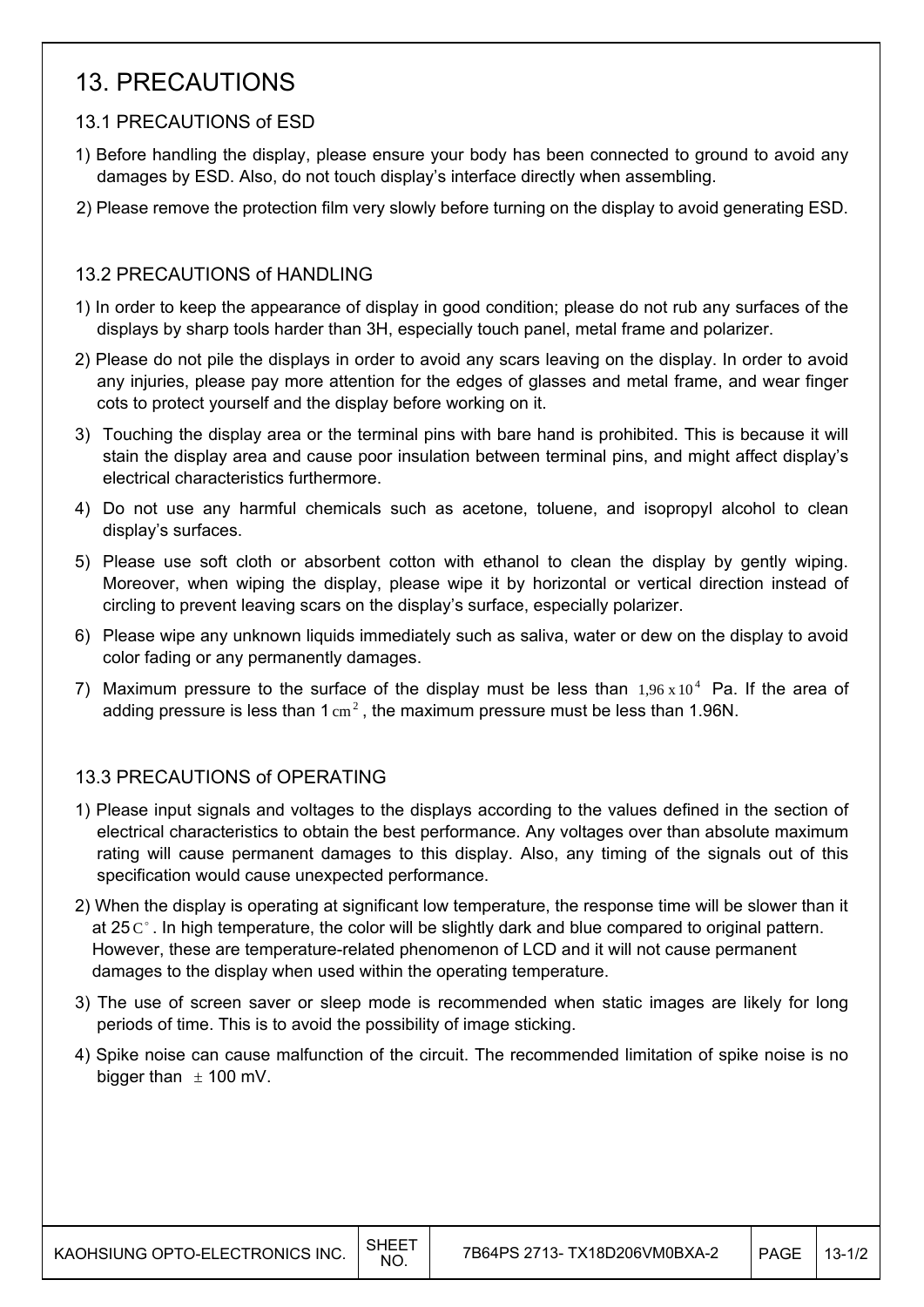### 13.4 PRECAUTIONS of STORAGE

If the displays are going to be stored for years, please be aware the following notices.

- 1) Please store the displays in a dark room to avoid any damages from sunlight and other sources of UV light.
- 2) The recommended long-term storage temperature is between  $10^{\circ}$  ~35  $^{\circ}$  and 55%~75% humidity to avoid causing bubbles between polarizer and LCD glasses, and polarizer peeling from LCD glasses.
- 3) It would be better to keep the displays in the container, which is shipped from KOE, and do not unpack it.
- 4) Please do not stick any labels on the display surface for a long time, especially on the polarizer.

### 13.5 PRECAUTIONS of IMAGE STICKING

- 1) Do not display the fixed image or very frequently repeated clips in a long period of time, it may cause image sticking on display. Even a video of several minutes, which is played in a loop, is considered as repetitive.
- 2) Screensaver or power saving mode is recommended to avoid image sticking effectively. Using moving images, scrolling text and alternating a fixed image with a moving image, are the ideal ways to reduce the possibility of image sticking.
- 3) Additionally, it is important to avoid using static bars at image boundaries. Typically, such bars are a result of difference in aspect ratio (e.g., playing 4:3 content on a 16:9 display).

| KAOHSIUNG OPTO-ELECTRONICS INC. | SHEE <sup>T</sup><br><b>NO</b> | 7B64PS 2713- TX18D206VM0BXA-2 | PAGE | $13 - 2/2$ |
|---------------------------------|--------------------------------|-------------------------------|------|------------|
|---------------------------------|--------------------------------|-------------------------------|------|------------|